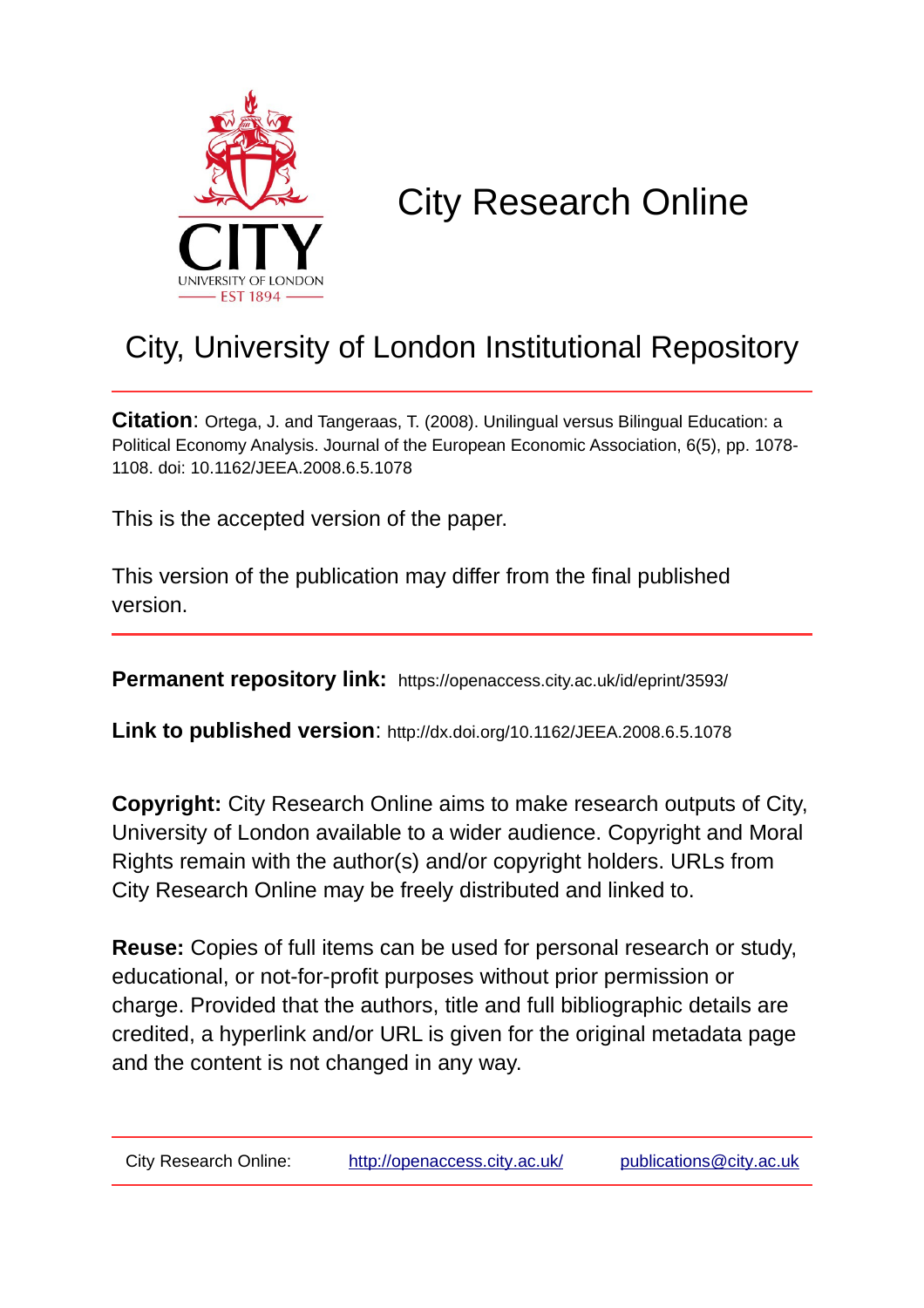## Unilingual versus bilingual education: A political economy analysis<sup>∗</sup>

Javier Ortega Toulouse School of Economics (GREMAQ, IDEI) and CEP (LSE)

Thomas P. Tangerås Research Institute of Industrial Economics (IFN), Stockholm

September 2007 forthcoming in the Journal of the European Economic Association

#### Abstract

We consider an economy with two language groups, where only agents who share a language can produce together. Schooling enhances the productivity of students. Individuals attending a unilingual school end up speaking the language of instruction only, while bilingual schools render individuals bilingual at the same cost. The politically dominant group (not necessarily the majority) chooses the type(s) of schools accessible to each language group, and then individuals decide whether to attend school. We show that the dominant either choose laissez-faire or restrict access to schools in the language of the dominated. Instead, the dominated favour the use of their own language. Thus, while agents do not derive utility from speaking their mother tongue, language conflicts of the expected type endogenously arise. Democracy (majority rule) always leads to the implementation of a socially optimal education system, while restrictions to the use of the language of the dominated are implemented too often under minority rule. The model is consistent with evidence from Belgium, France, and Finland.

JEL classification : I2, J15. Keywords : education, language policies, skills, minorities

<sup>∗</sup>We would like to thank Alain Alcouffe, Raquel Fernández, Jean Fraysse, Patrick González, Barbara Petrongolo, Anne Ruiz-Gazen, François Salanié, Jean Tirole, Etienne Wasmer, and seminar participants in Valencia, Toulouse, T2M (Paris), Universidad Pública de Navarra, IFN, EALE (Paris), LSE, SED (Paris), Helsinki, Tinbergen Institute, UQAM, EEA (Madrid), ESSLE-CEPR, Pompeu Fabra, Carlos III, Rennes, Tilburg, Brunel, the ECORE Conference "Challenges of Multilingual Societies", and FEDEA for interesting comments and helpful discussions. Päivi Erkkilä, Marjatta Latvus, Doh-Shin Jeon, Mika Helander, Eric Malin, and Kenneth Snellman helped us gather information. We are also grateful to Christina Lönnblad for her editorial assistance. Tangerås gratefully acknowledges funding from the Jan Walland and Tom Hedelius Research Foundation. Ortega is also affiliated to CEPR, FEDEA, and IZA. Addresses for correspondance: javier.ortega@TSE-fr.eu; thomas.tangeras@ifn.se.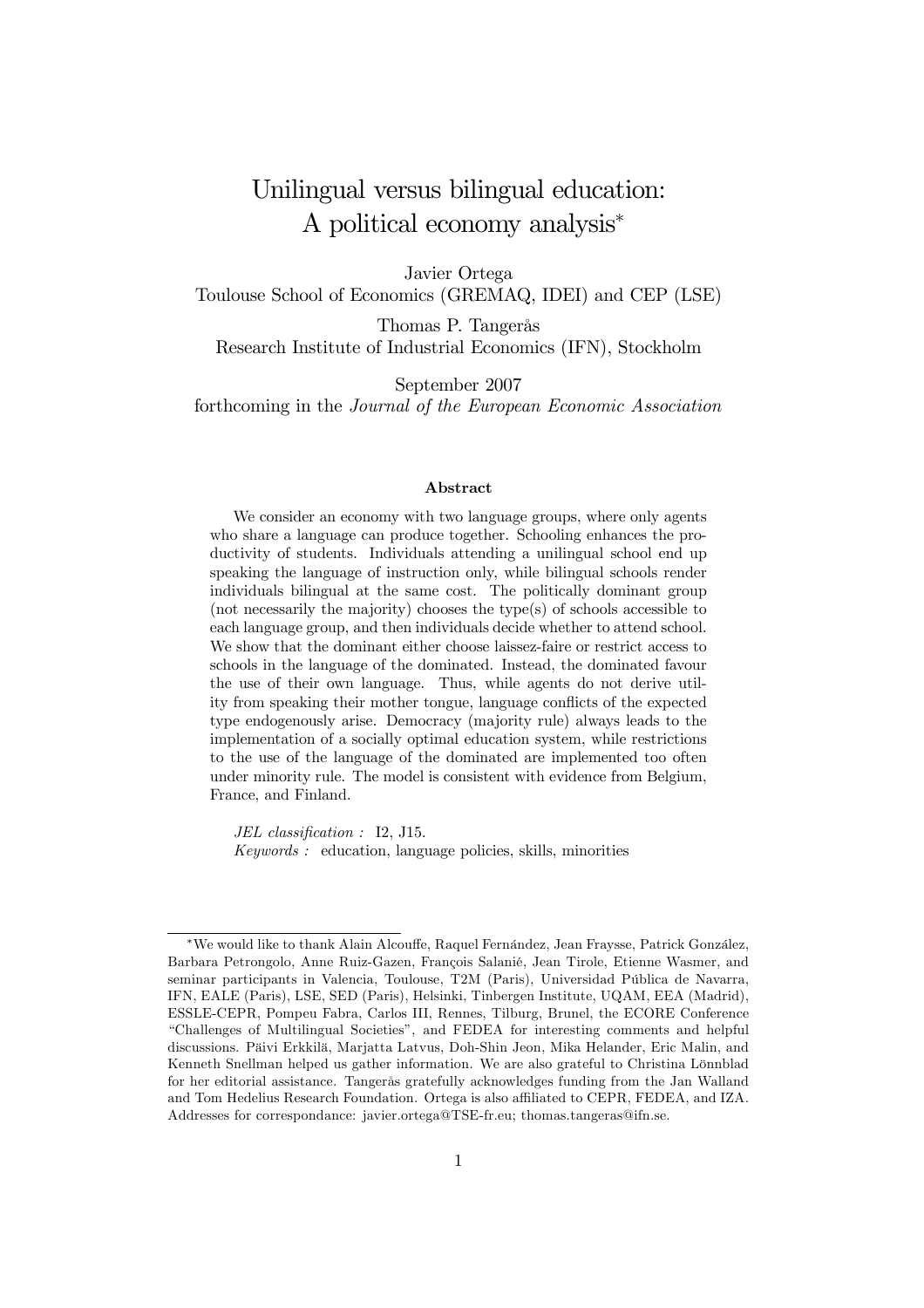## 1 Introduction

In 2000, half of the world's countries had at least one language minority constituting more than 10% of their population. This language diversity has recently brought language policies to the forefront of political debate in such countries as Malaysia, the ex-Soviet States, Spain, Belgium, and the United States. As stressed by sociolinguists, one crucial component behind language shifts across generations is the choice of the language(s) of instruction in school. For example, Fishman (1977, p. 116) argues that "for language spread, schools have long been the major formal (organized) mechanisms involved." In other words, languages that are not given the status of medium of instruction in school tend to be replaced by languages that are.

The cases of France and Finland provide two illustrations of the importance of language policies for language development. In the late 18th century, about 60% of those living in France did not actually speak French (Grégoire 1794). Nowadays, nearly everybody there speaks French, and other languages are spoken by only 5% of the population (Encyclopaedia Britannica 2003). Instrumental in this development was the implementation of a unilingual education system from the 1880s, that established French as the sole language of instruction in school. At the other end of the spectrum, the bilingual Finnish—Swedish education system, implemented upon Finland's independence in 1917, has been one of the factors explaining the relatively good shape of Swedish in contemporary Finland, with the number of native Swedish speakers roughly unchanged since  $1920.<sup>1</sup>$ 

Given the importance of language of instruction, we set up a model to explain why some multilingual countries choose unilingual education while others maintain language diversity. We consider an economy with two language groups whose members are initially unable to communicate. Value is generated from bilateral production after schooling among agents speaking the same language. Schooling is a "bundle" because it enhances the productivity (or earnings) of students and can also modify their language endowment.<sup>2</sup> Schools can be bilingual or unilingual in either language. Individuals attending a unilingual school end up speaking the language of instruction only, whereas bilingual schools make individuals bilingual at the same cost. Thus, bilingual schools have a technological advantage over unilingual schools.

The politically "dominant" language group (not necessarily the majority) decides first the type(s) of schools accessible to each language group (the "education system"), and then individuals choose whether or not to attend school. The interaction among individual school attendance decisions is generated by the network externalities arising from the requirement that production partners

<sup>&</sup>lt;sup>1</sup>In 1920 there were 314,000 native Swedish speakers (McRae 1997) and in 2000 there were 293,000 (Encyclopaedia Britannica 2003). In relative terms, the number of Swedish speakers has declined from 11% to 5.9% of the total Finnish population.

<sup>&</sup>lt;sup>2</sup>The positive effect of education on earnings is a well-established fact in the literature (see e.g. Card 1999), and language of instruction in school is an important factor behind language shift (see e.g. Fishman 1977 or Hagège 1996). The bundling assumption implies that we assume away the possibility that individuals go to schools that exclusively provide language training. This is because we are interested here in the choice of the language of instruction and not in language training in general.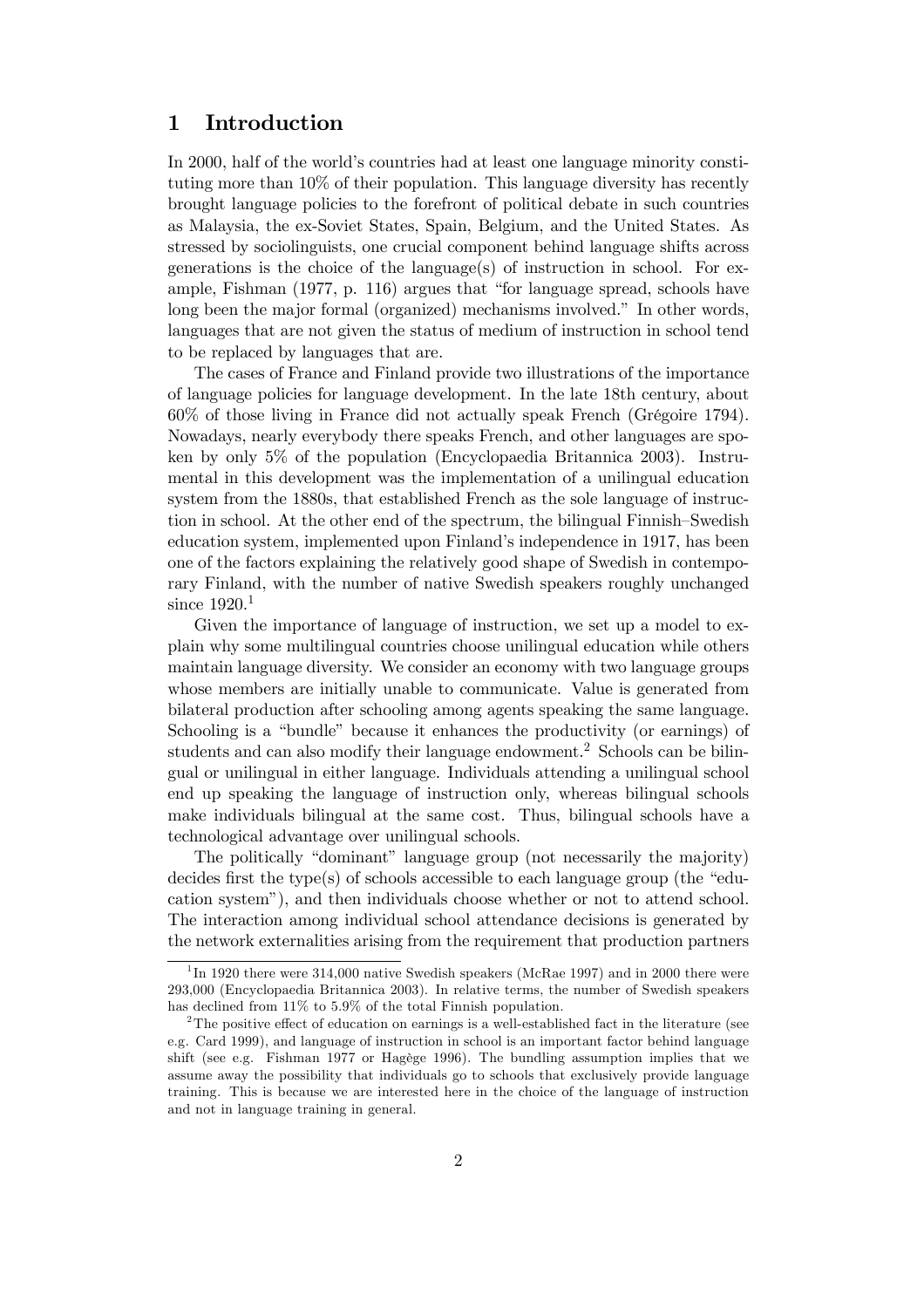speak a common language.

Although the number of potential education systems is large, we show that no system yields a higher utility to the dominant group than laissez-faire (free choice of school) or one of the following two systems that restrict the use of the language of the dominated group: (i) a unilingual system where only the mother tongue of the dominant group is allowed in education; and (ii) an (asymmetric) bilingual system, with bilingual schools for the dominated group and unilingual schools in their own mother tongue for the dominant group.

Under laissez-faire, each individual undertaking education chooses to attend a bilingual school, which opens up for more production possibilities than unilingual schools at no additional cost. The attractiveness of laissez-faire to the dominant group then simply stems from the exclusive use of the superior schooling technology. However, the dominant may prefer restricting the use of the language of the dominated in order to foster the schooling incentives of the dominated and to have them carry the cost of intergroup communication. Under asymmetric bilingualism, schooling incentives for the dominated are higher than under laissez-faire because the dominant legally restrict themselves from learning the language of the dominated. Then, in contrast to laissez-faire (where the dominant could become bilingual), the dominated here always gain production partners when attending school. Under unilingualism, these incentives can be even stronger because an uneducated member of the dominated group loses the ability to communicate with the members of her own group who undertake education (a "bandwagon" effect).

All political tension arising in equilibrium is of the expected type–namely, situations in which the dominant want to restrict the use of the language of the dominated while the dominated prefer a system in which their native language is also a language of instruction. This is an interesting result in that it does not rely on any direct utility enjoyed by the agents from speaking their own native language. The dominated want their language to be used in schools not because they "like it" but rather because abandoning it would systematically force them to carry the cost of intergroup communication.

We determine the socially optimal education system. When a benevolent planner can choose the education level of each individual, laissez-faire is always optimal owing to the technological superiority of bilingual schools. If the central planner can choose the education system but choice of school attendance remains in the hands of the individuals, then laissez-faire is no longer necessarily optimal, since bilingualism or unilingualism may be more effective at inducing higher education levels in equilibrium.

Next we address the issue of failure in political decision making, that is, we analyse the circumstances, if any, under which the political decision process leads to adoption of the "wrong" education system. From a welfare viewpoint, cost-efficient communication implies that the minority learn the majority language, while no system yields a higher utility to the dominant than laissez-faire or a restriction to the use of the language of the dominated. Because the dominant group and the majority are the same under majority rule (democracy), this system is shown always to lead to the adoption of a socially optimal decentralised system. If instead the dominant group is a minority (autocracy), then restrictions to the use of the dominated group language are too often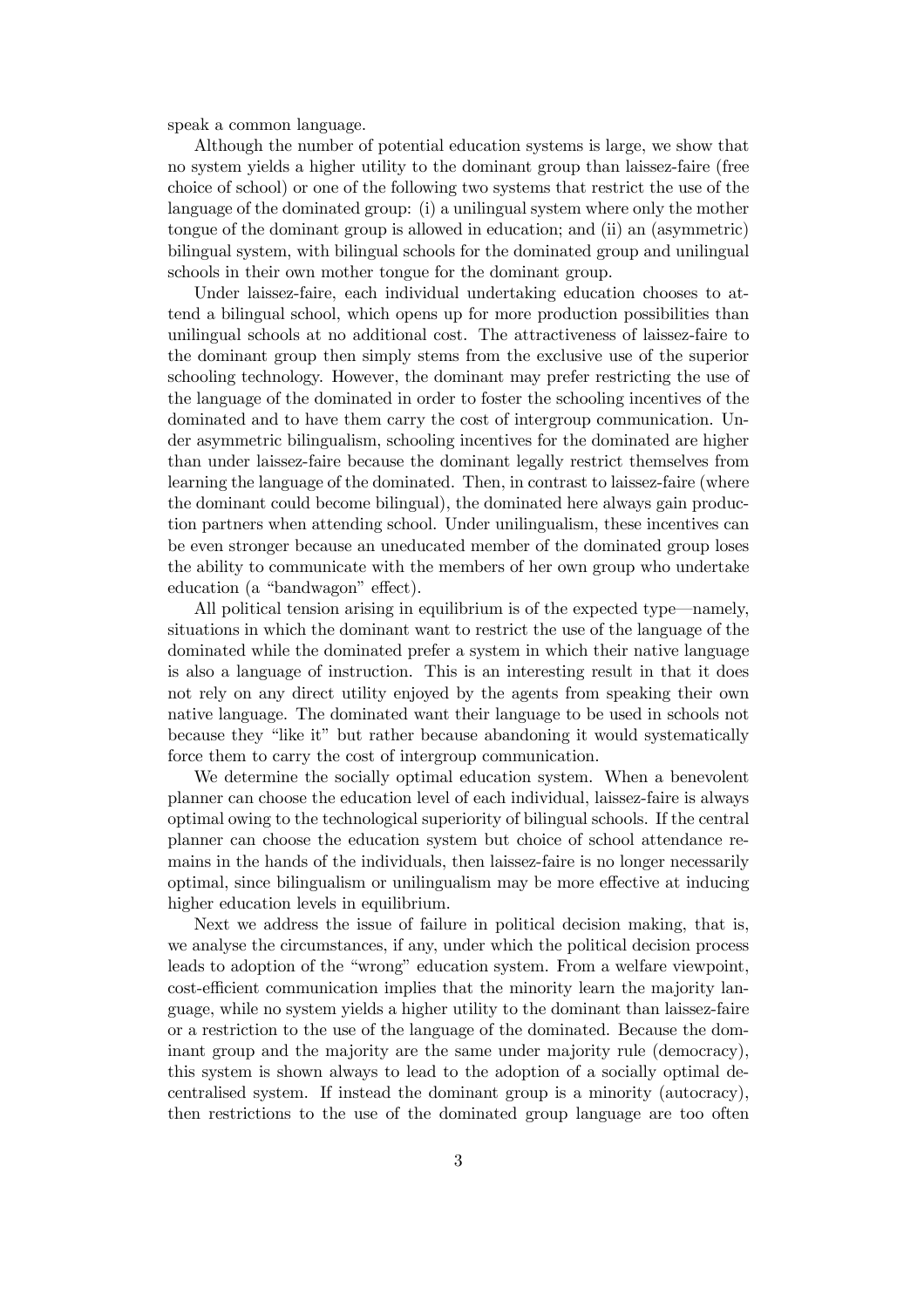implemented.

The basic model is then extended to consider education subsidies, mother tongue persistence in unilingual schools, cross-border spillovers, and a higher cost of bilingual schools.

Empirically, our model predicts that the size of the language majority may not be the most relevant factor for understanding the choice of education system. Using regional data for 1860s France, we show that the proportion of French-speaking schools is unrelated to the proportion of local French speakers. In addition, the implementation of French unilingualism in 19th-century Belgium is consistent with an elite-driven choice in our model, and the open economy version of our model predicts the unanimous choice of bilingual schools in 1920s Finland.

Our model is related to the growing literature on language adoption and in particular to Lazear (1999), Church and King (1993), and John and Yi (2001).<sup>3</sup> As in these three papers, agents in our model choose whether to make a costly investment in learning a language that can be used in trade or production with other agents. However, we differ from these papers by considering an investment decision that ties skill acquisition and language acquisition. In Lazear (1999), agents behave competitively, but in our model–just as in Church and King (1993) and John and Yi (2001)–the investment decision is strategic and the equilibrium outcome depends on a network externality.<sup>4</sup> Our paper differs from the two latter works in that we endogeneise the type of network externalities under consideration, since it depends on the choice of education system. Another difference is that our explanation of language shift is based on the choice of schooling institutions, whereas John and Yi (2001) provides an explanation based on geography and on intergenerational language transmission. Finally, a further contribution of our model is the derivation of language conflict or consensus as an equilibrium outcome.

## 2 The model

Consider a country inhabited by a continuum of individuals, normalised to unity. There are two language groups in the country,  $L = \{M, N\}$ , of respective sizes  $p_l = \{p_m, p_n\}$ . We also denote by  $-L$  the language group other than L. Political power is in the hands of language group M whether or not  $p_m \geq$ 1/2. For this reason, the Ms are also referred to throughout the paper as the "dominant" group and the  $Ns$  as the "dominated" group.<sup>5</sup> Initially, the  $Ms$ 

<sup>&</sup>lt;sup>3</sup>There are, of course, other papers studying language. Lang (1986) proposes a language theory of discrimination. Pool (1991) and Laitin (1994) analyse the choice of an official language in multilingual countries. Mélitz (2002) shows that sharing a common language promotes international trade. In addition, there is a large literature on language proficiency and earnings (see e.g. Chiswick and Miller 1995) and a new literature on the possible linguistic organisation of the European Union (see Ginsburgh, Ortuño-Ortín, and Weber 2005).

<sup>&</sup>lt;sup>4</sup>The economics of networks has been extensively studied in the industrial organisation literature; see Farrell and Klemperer (2007) for a recent survey. Research along this line has generally focused on the problem of adaption and coordination from the perspective of profitmaximising firms.

<sup>&</sup>lt;sup>5</sup>The assignment of the dominant role to the M group is without loss of generality. We do not explain here the reasons why one group becomes the politically dominant group. This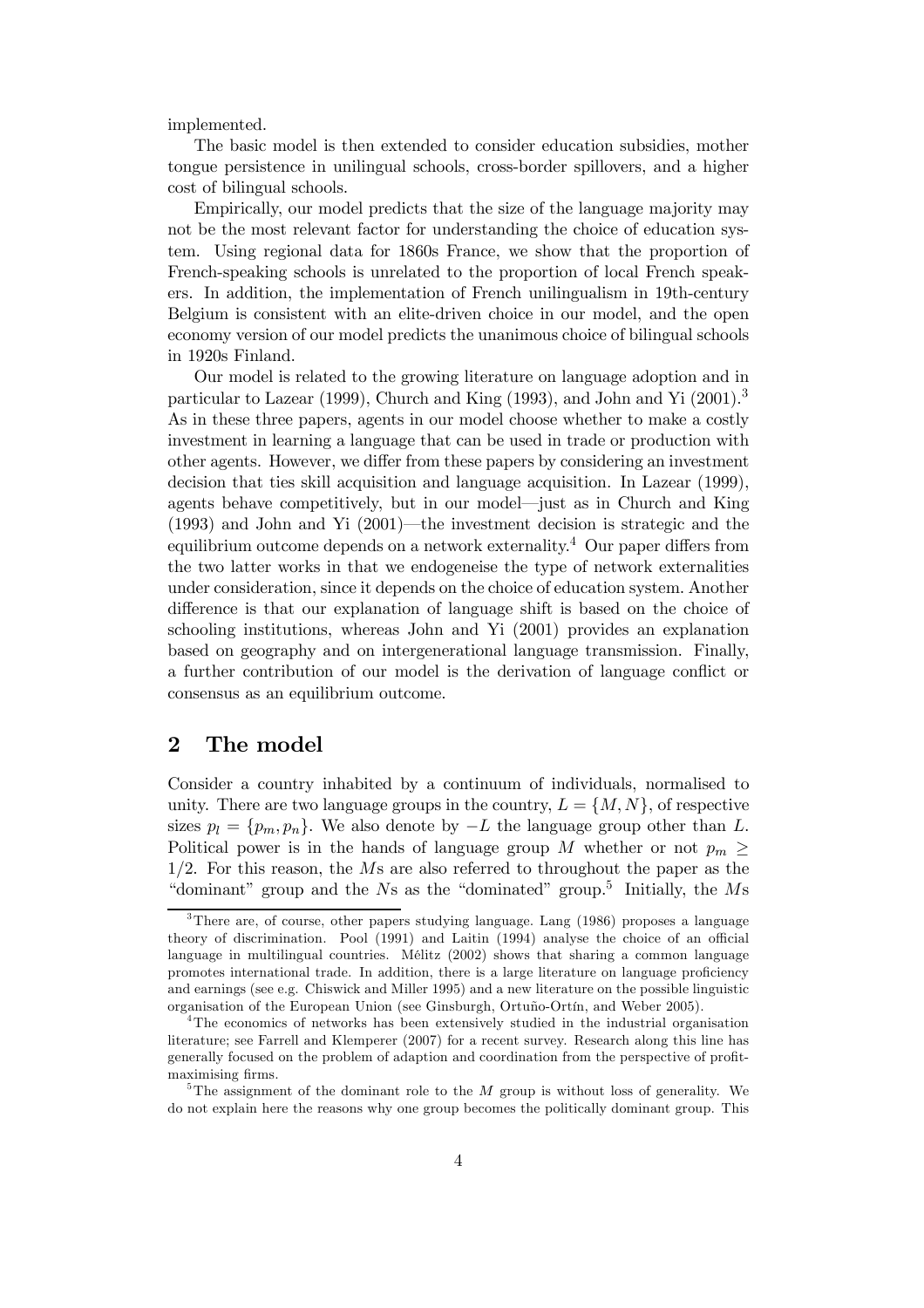speak Mish and the Ns speak Nish. We assume that communication between two agents is possible if and only if they speak a common language.

Value is created through bilateral production between individuals. Each individual has the opportunity to produce once with every other individual. Bilateral production occurs if and only if the two partners are able to communicate; if they cannot communicate, the value of production is equal to zero.

#### 2.1 Schools

Individuals choose whether or not to attend school. An individual who undertakes education becomes skilled and produces  $1 + \sigma$  (with  $\sigma > 0$ ) upon meeting any agent with whom she is able to communicate. An uneducated individual produces 1 with any partner speaking the same language.

Schooling also involves language training, depending on the school characteristics. Schools can be bilingual,  $N$  unilingual, or  $M$  unilingual. The personal  $\cot c$  of undertaking education is assumed to be constant across the population and independent of the school type.

Anyone attending a bilingual school becomes bilingual. The expected utility of attending a bilingual school is

$$
U^b = -c + 1 + \sigma; \tag{1}
$$

that is, an individual who attends school pays c, becomes skilled and ends up speaking both languages, and thus produces  $1 + \sigma$  with every individual in the economy.

In an L unilingual school, Lish is the unique language of instruction. We assume that anyone undertaking unilingual Lish education ends up speaking Lish only. Thus, for instance, a native Nish speaker who attends a unilingual M school learns Mish and loses her initial language.<sup>6</sup> Let  $\mu_l^{lu}$  (resp.,  $\mu_l^{-lu}$ )  $\binom{-\iota u}{\iota}$ be the fraction of native Lish speakers who attend an L unilingual (resp.,  $-L$ unilingual) school. Similarly,  $\mu_l^b$  denotes the proportion of native Lish speakers who attend a bilingual school. Finally,  $\mu$  is the vector of education levels. The expected utility of attending a unilingual  $L$  school is then

$$
U^{lu}(\mu) = -c + (p_l(1 - \mu_l^{-lu}) + p_{-l}(\mu_{-l}^b + \mu_{-l}^{lu})) (1 + \sigma) \text{ for } l = m, n. \tag{2}
$$

The interpretation is that an individual pays c, becomes skilled, and speaks Lish when leaving school. She gets  $1 + \sigma$  from production with the  $p_l(1-\mu_l^{-lu})$  $\binom{-\iota u}{\iota}$ native Lish speakers who have not attended a unilingual school in the other

is as in Lang (1986), where one group is exogenously assigned the role of the "economically dominant" group because its capital/labour ratio is assumed to be larger than that of the other group.

<sup>&</sup>lt;sup>6</sup>Indeed, as shown by linguists (see e.g. Fishman 1977 for English and Hagège 1996 for France), one crucial factor behind language shift in populations over generations is the choice of the language(s) of instruction in school. In other words, languages not given the status of medium of instruction in primary school tend to be replaced by the language used in school. Here for simplicity we assume that this language shift takes place in the life span of one generation. Mass media, migrations and parental choices are other important factors behind language shift. For a dynamic setup in which the language spoken by the children (exogenously) depends on the language spoken by the parents and on the language spoken in the geographical location, see John and Yi (2001).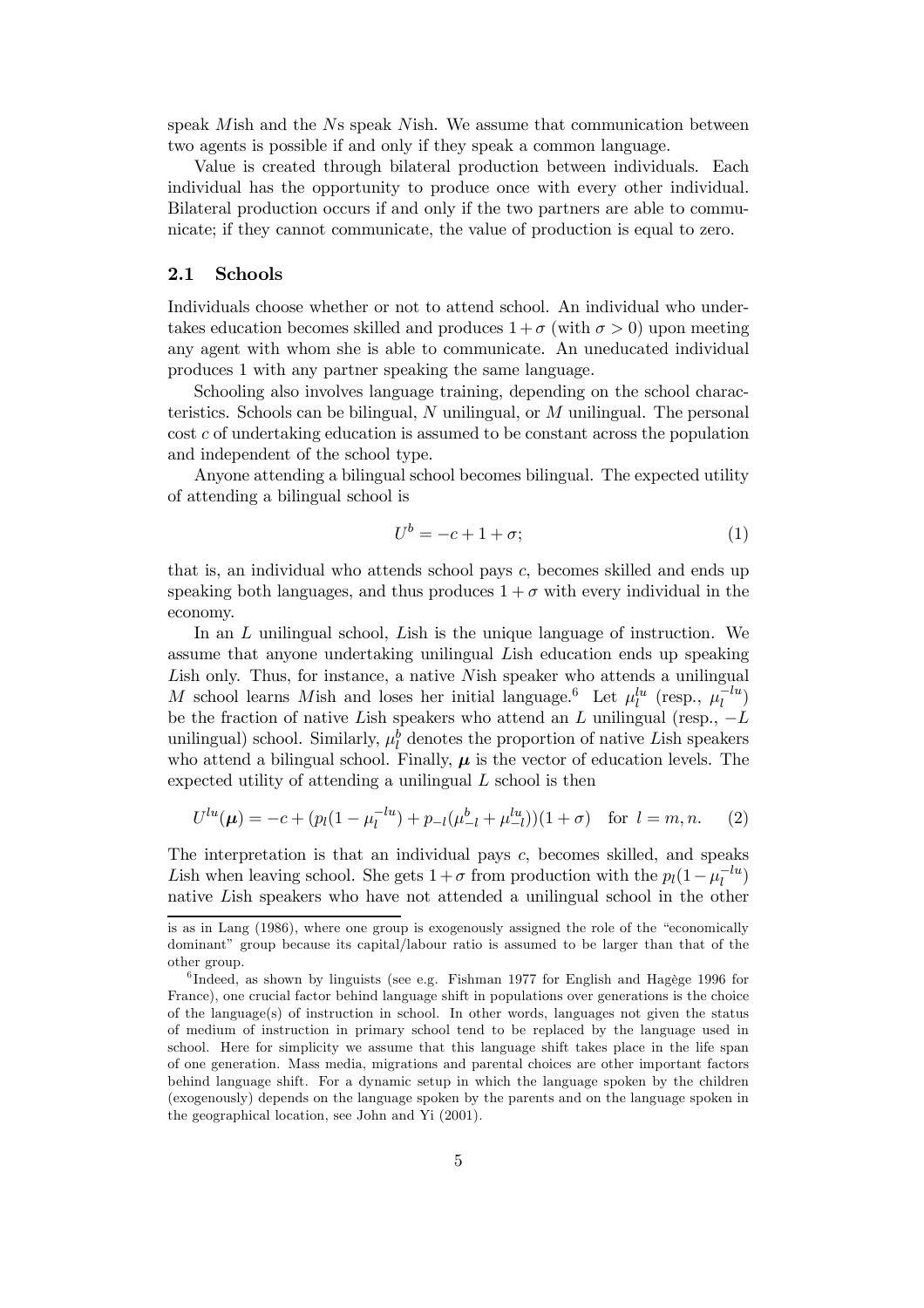language and with the  $p_{-l}(\mu_{-l}^b + \mu_{-l}^{lu})$  native speakers of the other language that have learnt Lish either in a bilingual school or in a unilingual L school.

Finally, an unskilled L has the same production partners as an individual attending a unilingual Lish school, as she speaks Lish. This individual saves on the cost of education but obtains a value of only 1 when producing:

$$
\underline{U}_l(\mu) = p_l(1 - \mu_l^{-lu}) + p_{-l}(\mu_{-l}^b + \mu_{-l}^{lu}) \quad \text{for } l = m, n. \tag{3}
$$

#### 2.2 Education systems

An education system is defined as a menu of school type choices for each language group  $L = \{M, N\}$ . Although there are 49 possible education systems,<sup>7</sup> Proposition 4 (see Section 5) shows that there is no system that the dominant prefer to the three following systems, to which we restrict our attention. Under laissez-faire, each individual taking education freely chooses whether to attend a unilingual  $M$  school, a unilingual  $N$  school, or a bilingual school. Under the N bilingual system, the Ms are restricted to unilingual M schools and the Ns to bilingual schools. Finally, under the M unilingual system, only unilingual M schools are allowed and so any individual attending school ends up speaking Mish only.

#### 2.3 Equilibrium

The timing of the game is as follows. First, anticipating the future levels of education, the education system is chosen so as to maximise the expected utility of the dominant group. Second, each individual independently and simultaneously chooses whether to undertake education. Without loss of generality, we consider symmetric Nash equilibria in which all members of each group randomise between education and staying unskilled with the same probability.

### 3 Equilibrium education levels

#### 3.1 Laissez-faire

If unilingual and bilingual schools cost the same, then any individual who invests in education will choose a bilingual school because it provides her with a second language and thus, ceteris paribus, enlarges her set of production partners. Then, under laissez-faire (denoted by d for "deregulated"),  $\mu_l^{mu} = \mu_l^{nu} = 0$  and  $\mu_l^d = \mu_l^b$  for  $l \in \{m, n\}$ . Subtracting (3) from (1) and using these expressions, the net incentive for taking education is here

$$
\Delta U_l^d(\mu_{-l}^b) = -c + p_{-l}(1 - \mu_{-l}^b) + \sigma \quad \text{for } l = m, n; \tag{4}
$$

that is, a native Lish speaker who undertakes education pays  $c$ , learns language  $-L$ , and thus gains as production partners the  $p_{-l}(1-\mu_{-l}^b)$  native  $-L$  speakers

<sup>&</sup>lt;sup>7</sup>There are seven possible arrangements for each group, namely: (i) unrestricted choice; access to any school (ii) except N unilingual, (iii) except M unilingual, or (iv) except bilingual; access only to  $(v)$  M unilingual,  $(vi)$  N unilingual, or  $(vii)$  bilingual. Seven arrangements for each of the two groups yields a total of 49 systems.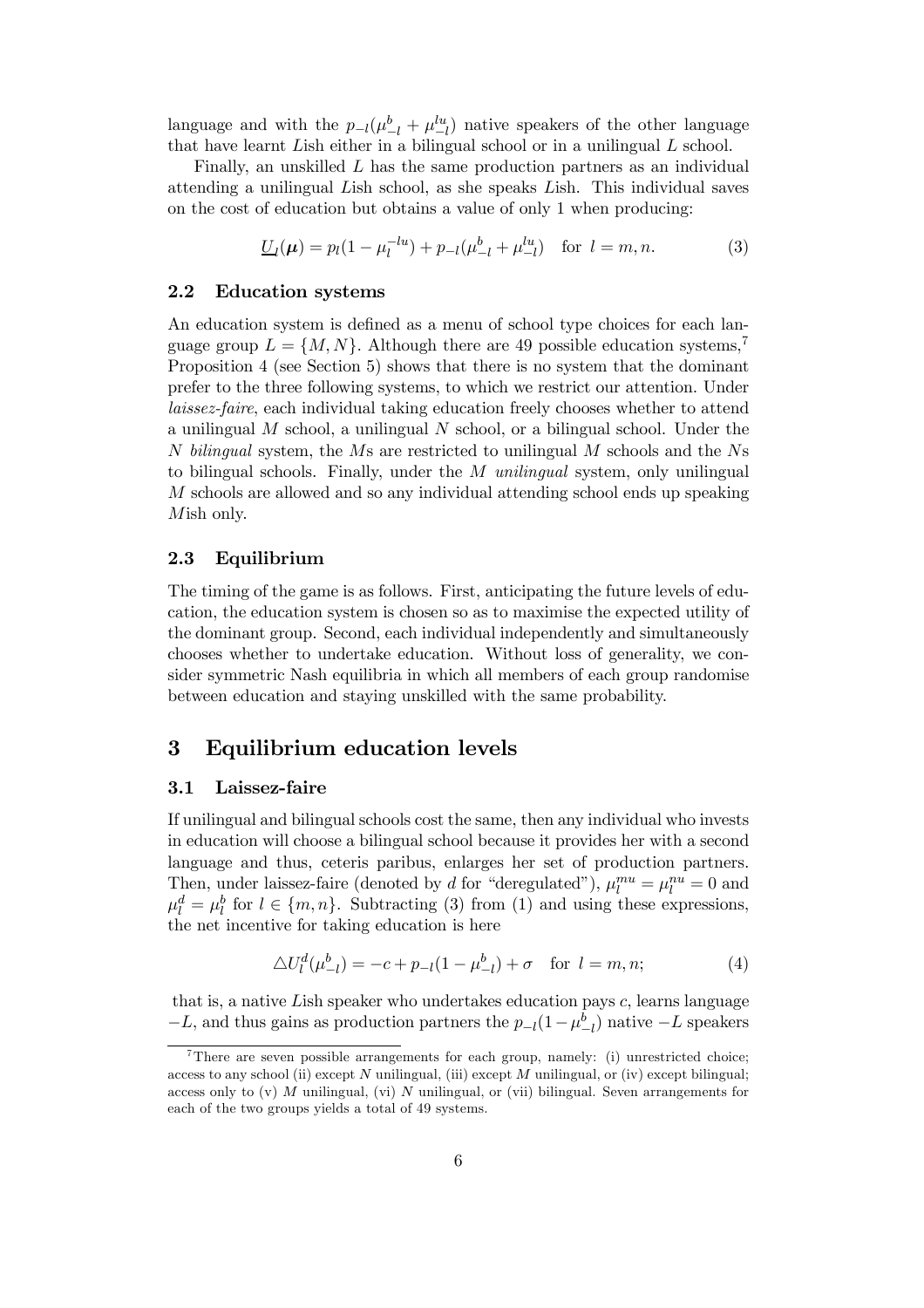who do not speak Lish because they do not go to school. This is the communication effect of education. Moreover, there is a productivity gain  $\sigma$  from education that derives from the ability of the bilingual individual to produce an additional amount  $\sigma$  with any other individual.<sup>8</sup>

The Nash equilibria  $(\gamma_n^d, \gamma_m^d) = (\gamma_n^b, \gamma_m^b)$  of this game are depicted in Figure 1. When the productivity gain covers the cost of education ( $\sigma > c$ ), undertaking education is a dominating strategy for everybody. At the other extreme, if education is very expensive  $(c > \sigma + \max\{p_m, p_n\})$ , then any educational investment is a dominated strategy and nobody attends school.



Figure 1 : Equilibrium education levels  $(\gamma_n^b, \gamma_m^b)$  under laissez-faire

For intermediate values of  $c-\sigma$ , intergroup interactions become relevant and the communication effect plays a role in equilibrium. From (4), the incentives to attend school for each group are decreasing in the education level of the other group, as learning the other language becomes less interesting for a higher prevalence of bilingualism in the other group (a "duplication" effect). If group  $-L$  becomes fully educated, then all its members become bilingual, and thus can be reached by the uneducated Ls. In this case, education simply affects the productivity of the Ls  $(\Delta U_l^d(1) = \sigma - c$  from (4)), and is unprofitable for them since  $c > \sigma$ . In turn, the absence of education among the Ls makes group  $-L$  willing to invest in schooling only if doing so generates a sufficient number p<sub>l</sub> of additional production partners—that is, if  $\Delta U_{-l}^d(0) = p_l + \sigma - c \geq 0$ . Hence,  $(1,0)$  and  $(0,1)$  are equilibria if respectively  $c - \sigma \in (0, p_m)$  and  $c - \sigma \in$  $(0, p_n)$ . The two cases are not mutually exclusive, because both equilibria arise simultaneously if the two groups are roughly equal in size and education is not too expensive.<sup>9</sup>

<sup>&</sup>lt;sup>8</sup>In countries where the language of the dominated has low prestige or where language groups have (strong) political identities, the dominant may not bother to learn carefully the language of the dominated when attending bilingual schools. In our model, if the dominant do not learn at all the language of the dominated then laissez-faire becomes identical to the bilingual system.

 $\Delta U_l^d((p_{-l} + \sigma - c)/p_{-l}) = 0$  implies that there also exists an interior laissez-faire equilibrium,  $((p_n + \sigma - c)/p_n, (p_m + \sigma - c)/p_m)$ , in this case.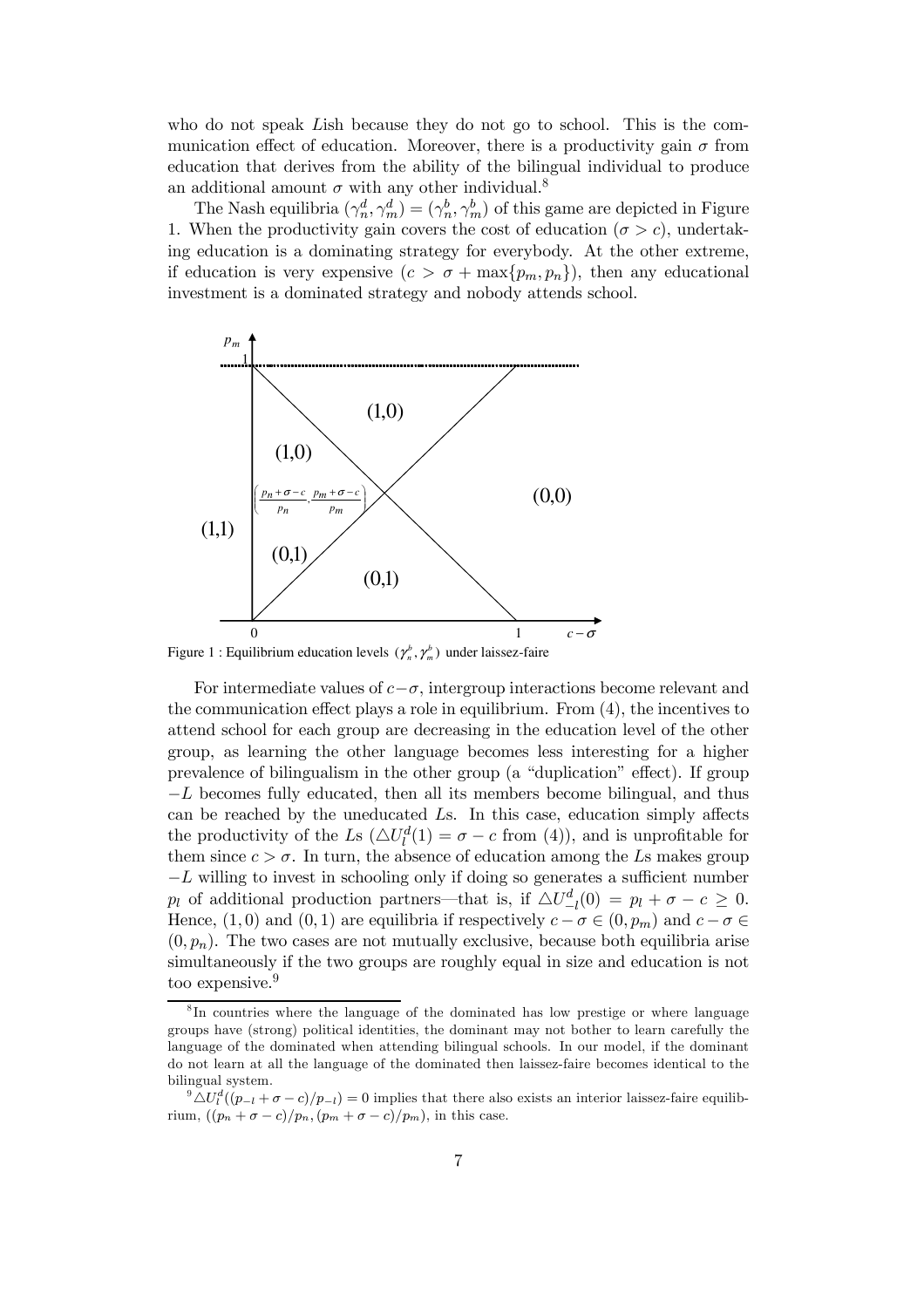#### 3.2 The N bilingual system

Under the  $N$  bilingual system (also referred to simply as the bilingual system), denoted by  $bi$ , the  $Ms$  can attend only  $M$  unilingual schools and the  $Ns$  can attend only bilingual schools.<sup>10</sup> Thus,  $\mu_m^b = \mu_m^{nu} = 0$ ,  $\mu_n^{mu} = \mu_n^{nu} = 0$ ,  $\mu_m^{bi} =$  $\mu_m^{mu}$ , and  $\mu_n^{bi} = \mu_n^b$ . Given these expressions, subtracting (3) from (1) for  $l = n$ yields the net benefit from education for a native Nish speaker:

$$
\triangle U_n^{bi} = -c + p_m + \sigma. \tag{5}
$$

The individual pays c, reaches  $p_m$  additional partners as she learns Mish, and gains additional output  $\sigma$ , because she is now skilled and can produce with everybody.<sup>11</sup>

In turn, subtracting (3) from (2) for  $l = m$  shows that the net benefit from education for the Ms is

$$
\Delta U_m^{bi}(\mu_n^b) = -c + (p_m + p_n \mu_n^b)\sigma.
$$
\n(6)

Because both the uneducated and educated Ms speak Mish only and produce with the  $p_m + p_n \mu_n^b$  Mish speakers, the impact of education for an M is here confined to the productivity effect  $\sigma$ <sup>12</sup>

The Nash equilibria  $(\gamma_n^{bi}, \gamma_m^{bi}) = (\gamma_n^b, \gamma_m^{um})$  of this game are depicted in Figure 2. When education is cheap  $(c < \sigma)$ , the productivity effect alone is sufficient to render education a dominating strategy for the Ns because by  $(5)$ ,  $\Delta U_n^{bi} = -c + p_m + \sigma > 0$ . Anticipating the high education levels of the Ns, the skill effect is sufficiently strong to render education profitable also for the Ms  $(\triangle U_m^{bi}(1) > 0)$ . Hence, full education is the unique equilibrium in this case. As soon as the cost of education becomes larger than  $\sigma$ , education is a dominated strategy for the Ms  $(\Delta U_m^{bi}(\mu_n^b) < 0 \ \forall \mu_n^b)$ . Instead, the Ns are still willing to pay for education if and only if the  $p_m$  new production possibilities it generates compensate for the insufficient productivity effect  $c - \sigma$ . Hence, the Ns become bilingual provided  $c - \sigma \in (0, p_m)$  and otherwise remain uneducated.<sup>13</sup>

 $10$ It would have been equivalent here to assume that the Ns are free to choose between the three types of schools, since this would have implied that in equilibrium they choose bilingual schools. However, the two assumptions are no longer equivalent in Section 6.3, where we consider the case of higher cost of bilingual schools.

<sup>&</sup>lt;sup>11</sup> Comparing (5) with (4) for  $l = n$ , it appears that schooling incentives are higher here for the Ns than under laissez-faire, since the Ms never learn Nish and so schooling always enlarges the set of production partners for the Ns. In contrast, under laissez-faire an uneducated N could still produce with the  $p_m \mu_m^d$  bilingual Ms.

<sup>&</sup>lt;sup>12</sup>This implies that the representative M has lower incentives for education than under laissez-faire (see (4)), where education could also enlarge her set of production partners.

 $13$ Comparing Figure 2 with Figure 1, the Ns take more education than under laissez-faire while the reverse is true for the Ms.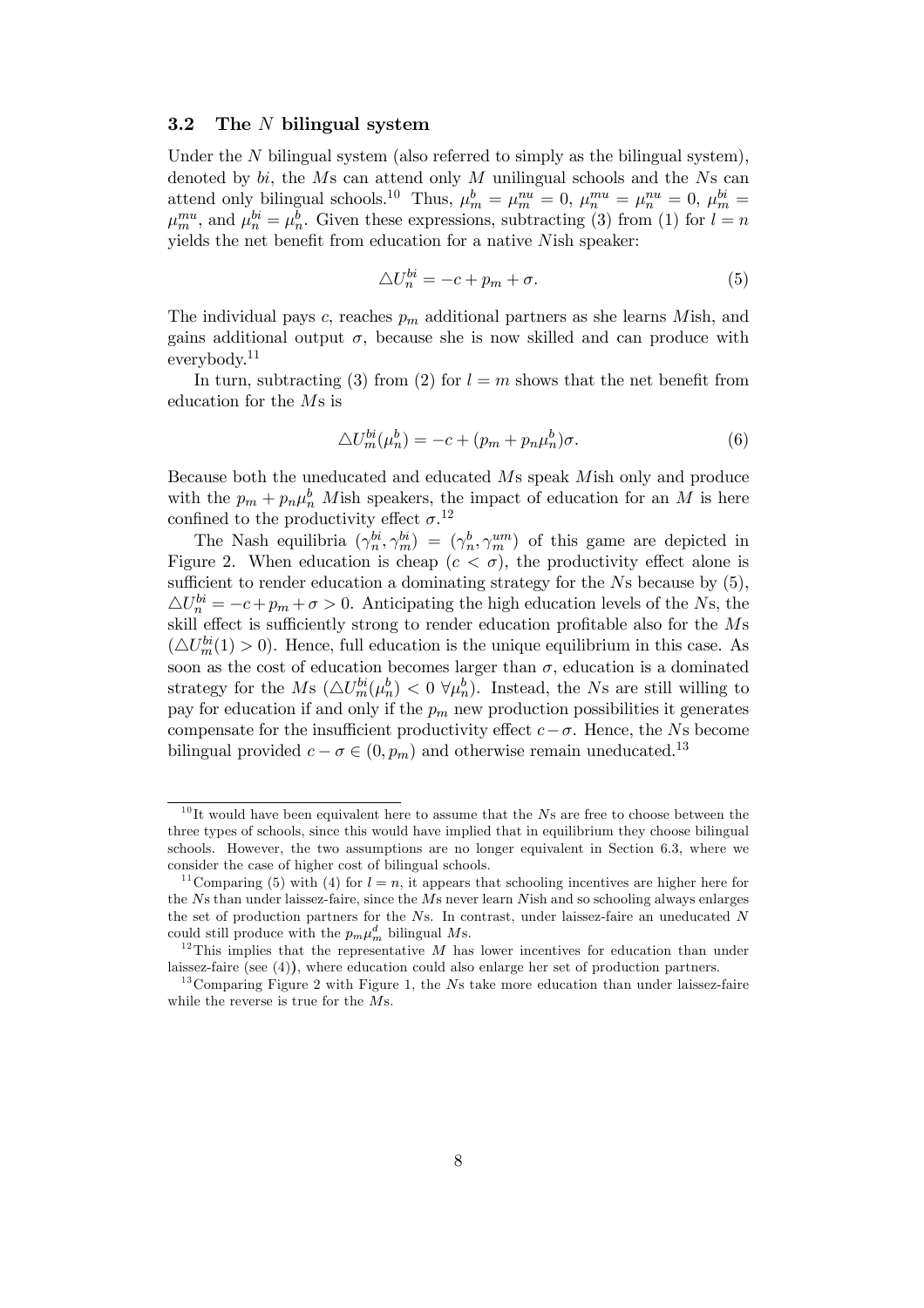

Figure 2 : Equilibrium education levels  $(\gamma_n^b, \gamma_m^{\mu m})$  under bilingualism

#### 3.3 The M unilingual system

Under the M unilingual system (referred to simply as the unilingual system and denoted by uni), anyone undertaking education must go to a unilingual Mish school; in other words,  $\mu_l^b = \mu_l^{nu} = 0$  and  $\mu_l^{uni} = \mu_l^{mu}$  for  $l = \{m, n\}$  by institutional design. Thus, just as under bilingualism, the Ms never end up speaking Nish, and their net gain from education is still given by (6). Subtracting (3) from (2) for  $l = n$ , the net benefit of taking education for a representative N becomes

$$
\Delta U_n^{uni}(\mu_n^{mu}) = -c + (p_m + p_n \mu_n^{mu})\sigma + p_m + p_n \mu_n^{mu} - p_n(1 - \mu_n^{mu}).
$$
 (7)

When attending school, this individual pays c, becomes skilled, and shifts language from Nish to Mish. In  $(7)$ , the *productivity gain* from education is given by  $(p_m + p_n \mu_n^{mu})\sigma$ —that is, the marginal value of education  $\sigma$  multiplied by the production partners (the Ms and the other skilled Ns) after schooling. In addition, education alters the set of production partners. This communication effect is captured by the remaining terms in (7). First, speaking Mish after school enables production with the  $p_m$  native Mish speakers and with the  $p_n\mu_n^{mu}$  new Mish speakers. At the same time, the skilled  $N$  forgets Nish and thus can no longer produce with the  $p_n(1-\mu_n^{mu})$  unskilled Ns.

Equation (7) generates an insight that is crucial to understanding the preferences over education systems. For the Ns, attending school under unilingualism implies both becoming skilled and shifting language. Clearly, both features of unilingual schooling are more attractive the smaller the number of Nish speakers and, in particular, the larger the number of other Ns attending the unilingual school. This positive communication externality is thus at the origin of a bandwagon or snowball effect in the schooling decisions of the Ns. Indeed, it is easy to check from  $(7)$  that the net return to schooling for an N is increasing in the number of Ns taking education  $(\mu_n^{mu})$ . If the bandwagon effect is sufficiently strong, it generates multiple equilibria. In addition to the possibility of two extreme equilibria in which either all or none of the Ns take education, an interior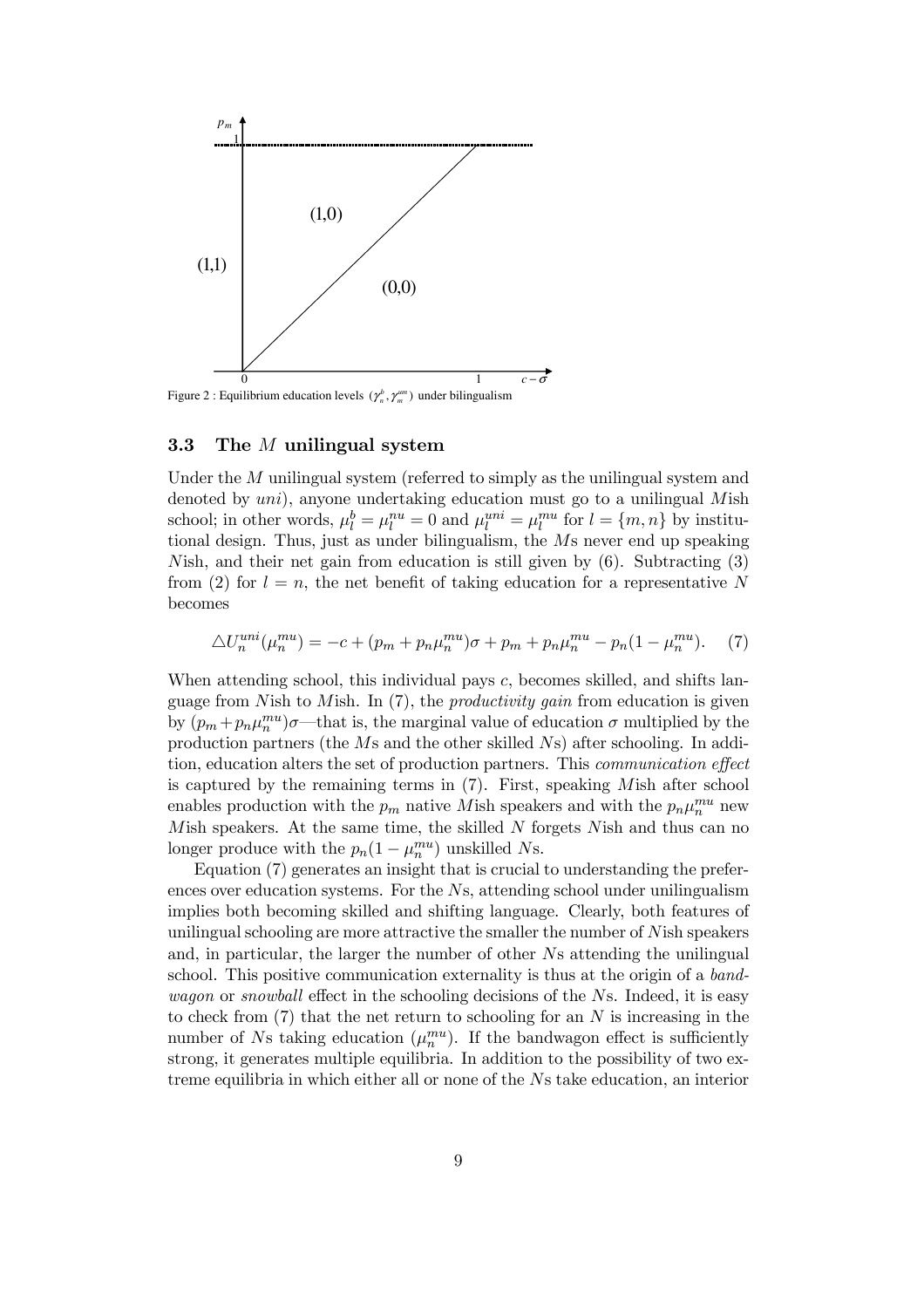equilibrium may exist.<sup>14</sup> Intuitively, for the bandwagon effect to play a role in equilibrium, the dominated group must be sufficiently large; otherwise, avoiding school and restricting oneself to intragroup production is never profitable for the an N.

The Nash equilibria equilibria  $(\gamma_n^{uni}, \gamma_m^{uni}) = (\gamma_n^{um}, \gamma_m^{um})$  of this game are depicted in Figure 3 (see Appendix A for full details). The  $\bar{p}_m(c - \sigma)$  line characterises the critical size of the dominant group below which the bandwagon effect comes into play. It is upward sloping because education becomes less attractive as schooling costs increase, and thus remaining an Nish speaker is profitable even if the size of the N group shrinks. Above the  $\bar{p}_m(c - \sigma)$  line, the dominant group is so large–and thus the productivity gain and communication effect are so strong relative to the cost of education–that education is a dominant strategy for the Ns. Then, the Ms become educated if schooling is sufficiently cheap  $(c < \sigma)$  and abstain from education otherwise.



Figure 3: Equilibrium education levels  $(\gamma_n^{mu}, \gamma_m^{mu})$  under the unilingual system, with  $y_n \equiv (\bar{p}_m - p_m) / p_n$ 

Southeast of the  $\bar{p}_m$  line in Figure 3, the bandwagon effect induces multiple equilibria. The fear of being caught alone as an Nish speaker induces high equilibrium education, but it may equally well be that an expected disinterest in education among the Ns de facto discourages education.

#### 4 Welfare

Expected welfare is obtained by adding up individual utility levels:

$$
W(\mu) = \sum_{l=m,n} p_l [\mu_l^{mu} U^{mu} (\mu) + \mu_l^{nu} U^{nu} (\mu) + \mu_l^{h} U^{h} (\mu) + \mu_l^{h} U^{h} + (1 - \mu_l^{mu} - \mu_l^{h}) U_l(\mu)].
$$
\n(8)

In the presence of a benevolent social planner who is able to enforce welfaremaximising education levels under each system, the following proposition holds.

<sup>&</sup>lt;sup>14</sup>This unstable equilibrium is sometimes referred to as a *tipping* equilibrium, a term coined by Schelling (1978).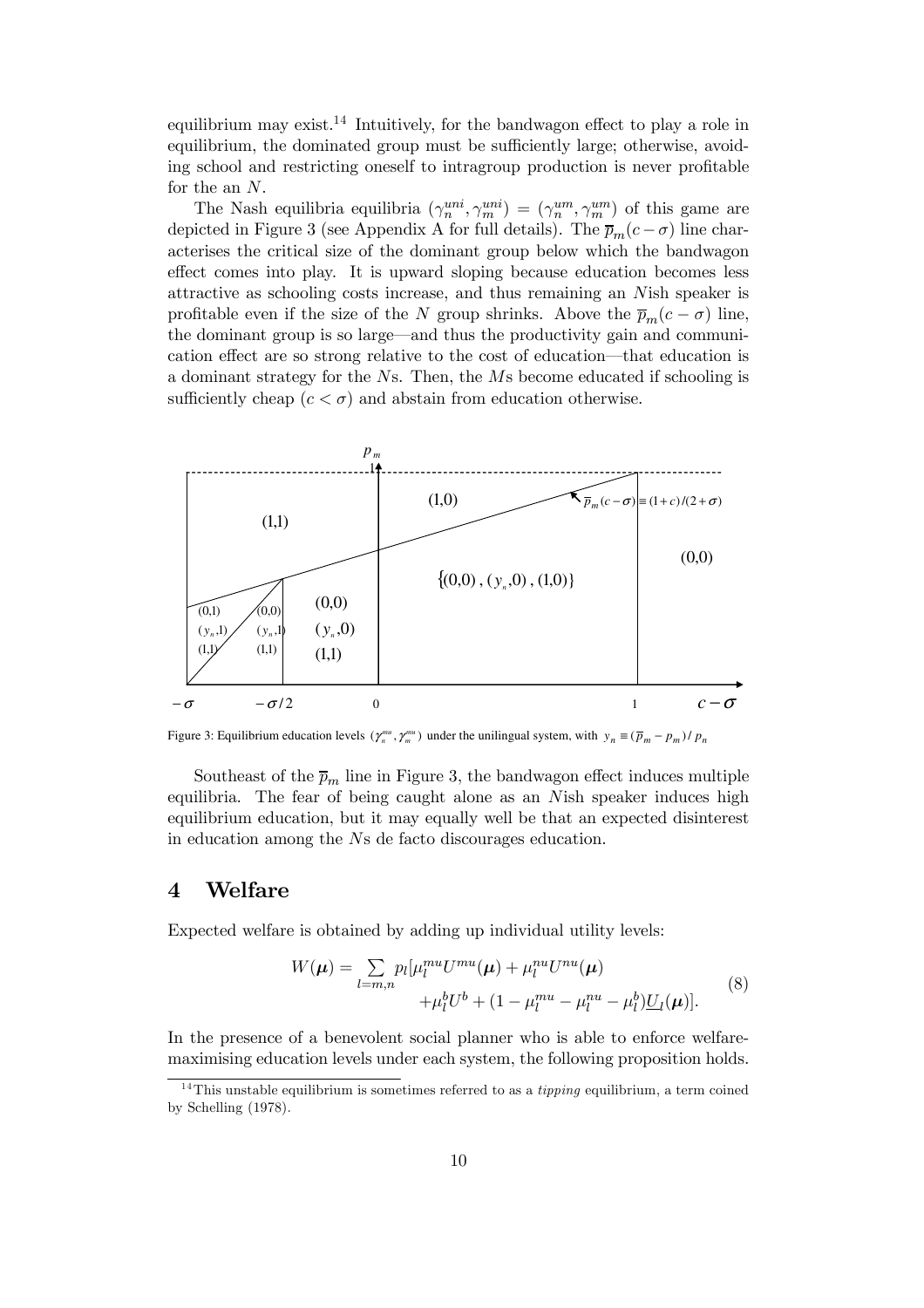Proposition 1 Under centralisation, laissez-faire yields (weakly) higher expected welfare than any other education system.

#### **Proof.** See Appendix B.1.  $\blacksquare$

Given identical costs of unilingual and bilingual schools, the total expenditures associated with a given educational level are the same regardless of the education system. However, production (and thus expected utility) is larger the larger the proportion of bilingual individuals. Since bilingualism is maximised under laissez-faire, this system is always chosen by a central planner who can control education levels.

In reality, of course, no central planner can perfectly control the amount of effort that students spend on their studies–even in a system with mandatory education.<sup>15</sup> In order to capture this degree of freedom, we consider a situation in which the central planner picks the educational system and then individuals decide whether or not to attend school. Under decentralised school attendance choice, the following proposition holds.

**Proposition 2** In the choice between laissez-faire, bilingualism, and unilingualism, the system yielding a higher decentralised welfare is depicted in Figure  $\frac{1}{4}$ . 16

#### **Proof.** See Appendix B.2.  $\blacksquare$

Figure 4 shows that laissez-faire ceases to be optimal in regions (I) and (IIa) owing to the different schooling incentives in the three systems. In region (I), the cost of education is high enough for it to be optimal that only the minority become educated: given  $p_m > 0.5$ , only the Ns should attend school. However, under laissez-faire, the schooling incentives of the Ms are strong if few of the Ns are expected to take education. The majority (i.e., the wrong group) may thus end up undertaking education. In contrast, under the two other systems, the Ms cannot learn Nish; this reduces their incentives to undertake education and guarantees that only the  $Ns$  (if any) take education. In the choice between unilingualism and bilingualism, both yield full communication and exclusive minority education as the unique equilibrium in region (Ia). In region (Ib), bilingualism is preferred because the bandwagon effect (which comes into play when the dominated group is large) generates an additional no-education equilibrium in the unilingual system. In region (IIa), laissez-faire is suboptimal because it fails to generate sufficient schooling incentives. Yet the bandwagon effect can raise schooling under the unilingual system to a level that would be impossible to reach under either of the two other systems. Thus, even though bilingual schools are technologically superior, a system that restricts (some)

 $15$ There is, for example, a growing empirical literature on the effectiveness of financial incentives for school attendance in developing economies (see e.g. Bourguignon, Ferreira, and Leite 2003 and the references therein).

<sup>&</sup>lt;sup>16</sup>The figure is drawn assuming  $\sigma < 1$ , although this assumption is irrelevant to the results we have obtained. Also, as previously shown, multiple equilibria sometimes arise under laissezfaire and under the unilingual system. In models with multiple equilibria, predictions generally depend on the equilibria under consideration. The ranking in this proposition builds on the exclusion of interior unstable equilibria in parts of the parameter range for which  $p_m < 0.5$ . All subsequent results hold for comparisons of all equilibria.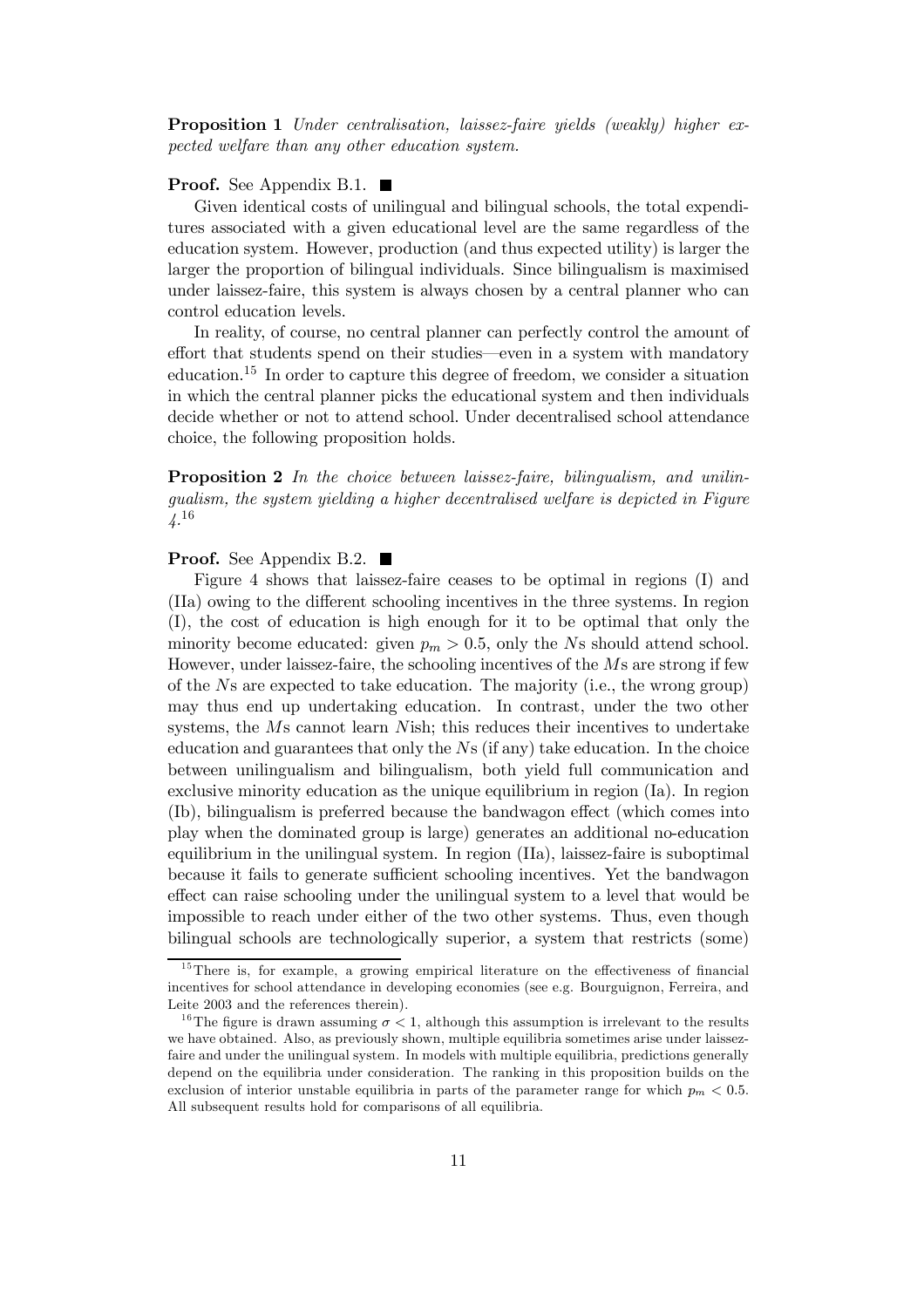individuals from access to bilingual schools may be better because it provides stronger schooling incentives than laissez-faire.



Figure 4: System yielding a higher decentralised welfare: comparison among laissez-faire, unilingualism, and bilingualism

Consider now all the possible education systems. An education system s is said to be decentralised optimal if there exists no alternative system that is (weakly or strictly) preferable to s in terms of decentralised welfare. Then, we can state the following proposition.

**Proposition 3** For  $p_m > 0.5$ , the education systems depicted in Figure 4 are decentralised optimal systems.

#### **Proof.** See Appendix B.3.  $\blacksquare$

When  $p_m > 0.5$ , the education systems depicted in Figure 4 attain the maximum centralised welfare level for  $c < 1 + \sigma$  except in region (IIa). In that region, unilingualism generates the first-best welfare in one of its equilibria; however, since no system is able to reproduce the first-best level as a unique equilibrium, unilingualism is never outperformed. Finally, for  $c > 1 + \sigma$ , no system induces positive education and so all systems are equivalent.

The three systems may all be suboptimal whenever the dominant group is the minority. For example, the  $M$  bilingual system (where the  $M$ s become bilingual and the Ns never learn Mish) generates the social optimum  $(\gamma_n^{mu} +$  $\gamma_n^{nu} + \gamma_n^b = 0$ ,  $\gamma_m^b = 1$ ) as a unique equilibrium for  $p_m \in (c - \sigma, 0.5)$  and  $p_n > c - \sigma$ when neither of the three systems above is capable of doing so.

## 5 The choice of education system

This section examines how the Ms and the Ns rank different education systems, taking into account the equilibrium schooling levels under each system. In particular, we study whether language conflict can endogenously arise in our setup and whether this conflict is of the expected type–that is, a situation where the dominated favour the use of Nish in education while the dominant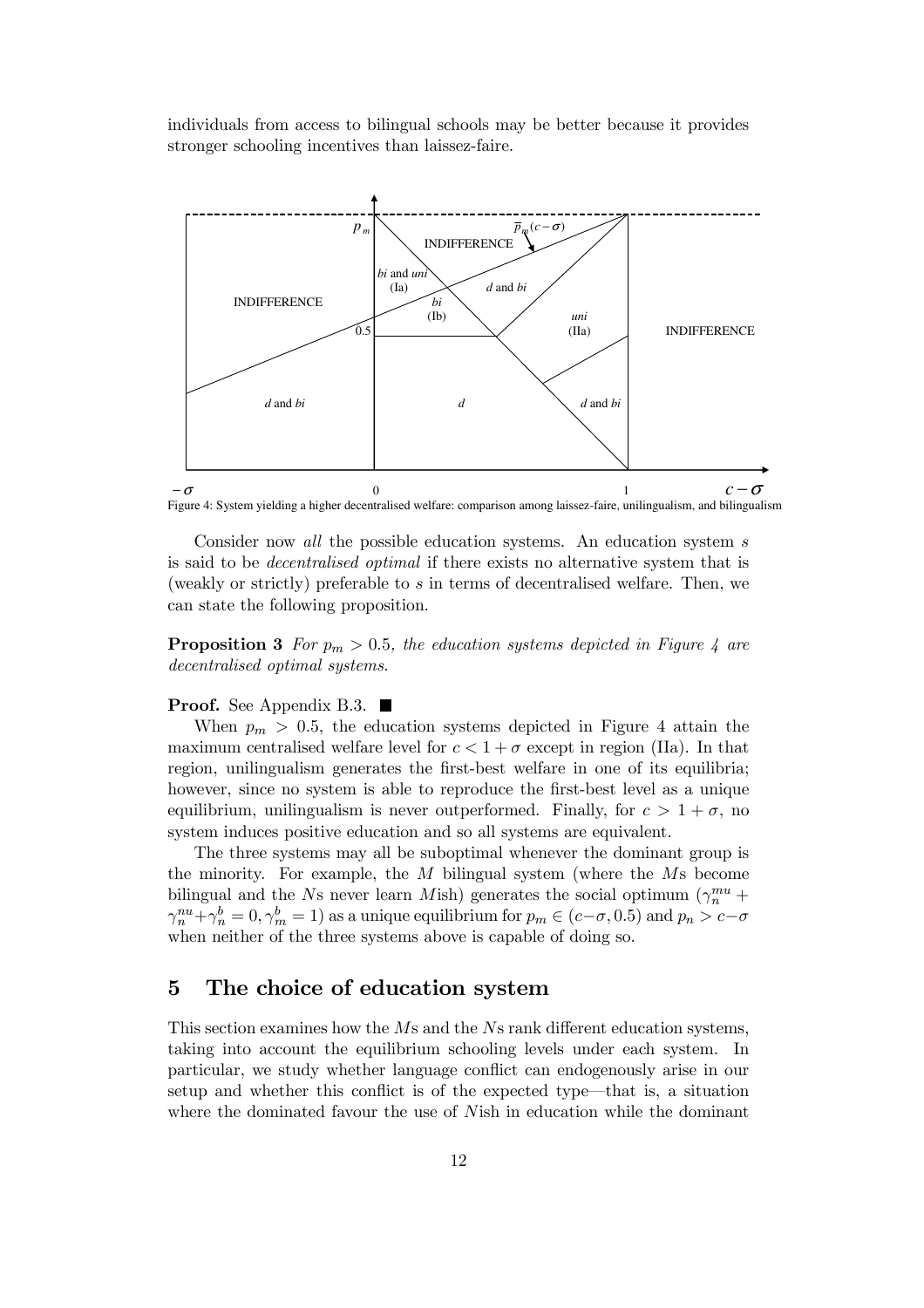oppose it. In addition, we determine which political rules, if any, enable society to reach a decentralised optimum.

The Ms have been exogenously assigned the role of dominance and thus choose the system independently of whether they are a majority or a minority. Proposition 4 shows that there is no education system that the Ms prefer to laissez-faire, the unilingual system, and the bilingual system, and determines when each of these three systems is chosen.

**Proposition 4** In decentralised equilibrium, the following statements hold.  $(i)$ If the cost of education is low  $(c < \sigma)$  or high  $(c > 1 + \sigma)$ , then the dominant weakly prefer laissez-faire and bilingualism to any other education system, or are indifferent. (ii) For intermediate costs ( $\sigma < c < 1+\sigma$ ): (a) if the dominant group is sufficiently large  $(p_m > c - \sigma)$ , then the dominant weakly prefer bilingualism to any other system or are indifferent; and (b) if the dominant group is sufficiently small  $(p_m < c - \sigma)$ , then there exists no education system that the dominant prefer to the unilingual system.

#### **Proof.** See Appendix B.4.  $\blacksquare$

Every member of society would like to communicate with everybody else, since having fewer production partners for a given schooling investment can only reduce production opportunities and utility.

When education is cheap  $(c < \sigma)$ , maximum communication is ensured under both laissez-faire and the N bilingual system because attending a bilingual school is a dominating strategy for the Ns. When  $c < \sigma$ , education is profitable also for the Ms, since the cost is always recovered via increased productivity. Instead, for instance, unilingualism fails to guarantee that all the Ns attend school; hence the Ms, who would not learn Nish, may not be able to produce with everybody and so do not choose that system.

When education becomes more expensive  $(\sigma < c < 1 + \sigma)$ , the maximum gain from education  $\sigma$  becomes insufficient to cover the cost of education; then the Ms try to eschew education while still producing with everybody. Laissezfaire is not always useful for this purpose when the dominant group is large  $(p_m > c - \sigma)$ . Indeed, under this system, if the Ns choose not to attend school then it is individually rational for each  $M$  to attend a bilingual school whenever the productivity gain coupled with the communication effect cover c. The dominant effectively commit to not undertaking education by choosing bilingualism, which legally prevents them from learning Nish. With this commitment device, intergroup production can be initiated only by the Ns, which in turn lowers (raises) the education incentives of the  $Ms$  (Ns) and guarantees maximum communication paid for by the dominated. When the dominant group is small (i.e.,  $p_m < c - \sigma$ ), the bandwagon effect may generate the best outcome for the Ms under unilingualism whereas laissez-faire and bilingualism fail to create sufficient incentives for the  $Ns$  to undertake education.<sup>17</sup> More generally, it can be shown that any other system has an equilibrium where the

<sup>&</sup>lt;sup>17</sup>For  $c-\sigma < 1-p_m$  in this area, the choice of the Ms between laissez-faire and unilingualism is indeterminate. Although the best outcome can be reached only under unilingualism, the Ns prefer  $(\gamma_n^d, \gamma_m^d) = (0, 1)$  to  $(\gamma_n^{uni}, \gamma_m^{uni}) = (0, 0)$ .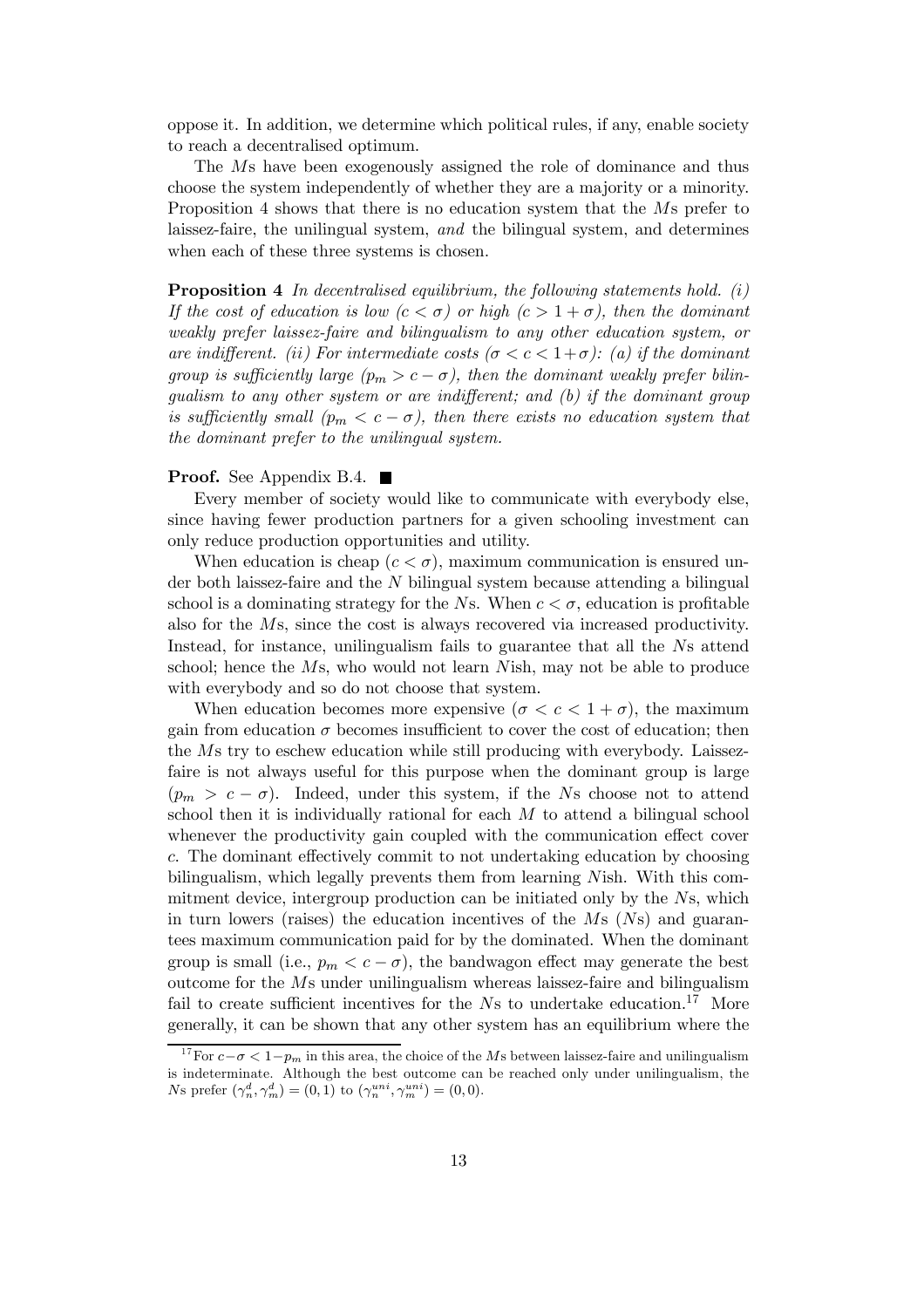Ns do not invest in education and so cannot be better than unilingualism from the  $Ms'$  viewpoint.<sup>18</sup>

Proposition 5 characterises the preferences of the dominated with regard to education systems.

Proposition 5 The dominated prefer laissez-faire to bilingualism (or are indifferent between the two) and prefer the bilingual to the unilingual system (or are indifferent between the two).

#### **Proof.** See Appendix B.5. ■

Under laissez-faire, the Ms learn Nish whenever they undertake education; thus the dominated can gain production partners without investing in education, which explains why they prefer laissez-faire to bilingualism. Instead, bilingualism and unilingualism have in common that the cost of intergroup communication is always borne by the Ns. And among these two systems, the Ns prefer bilingualism owing to the absence of negative network externalities and thus of bandwagon effects. In contrast, under unilingualism, the Ns are in some cases "compelled" to undertake education even if this is relatively expensive, since doing so is the only way to learn Mish and to avoid remaining isolated from the rest of society.

The joint implication of Propositions 4 and 5 is that language conflict always comes with the desire of the Ms to restrict the use of Nish in education and the opposition of the Ns to this choice (see also Figure 5). This is an interesting result because language conflict is here of the expected type and does not rely on any direct utility that agents derive from speaking their own native language.<sup>19</sup> In contrast, language conflict is an equilibrium phenomenon. The dominated want their language to be a means of instruction in school not because they are wedded to it but rather because abandoning it would force them to overinvest in education. Likewise, by legally restricting the amount of  $N$  speakers, the dominant maximise the incentive for learning Mish and thereby force the cost of communication on the dominated. In other words, the Ms free-ride on the costs of speaking a common language, which are entirely borne by the Ns.

More precisely, in region (I) of Figure 5, the dominant support a regulation that precludes them from learning Nish. Intuitively, the Ms need a way of committing not to learn Nish in order for the Ns to pay for education. This is not possible under laissez-faire, since it might be individually rational for the Ms to become bilingual.<sup>20</sup> In contrast, the Ns would like the Ms to learn Nish so as to gain additional production partners without paying for education, and this is achieved under laissez-faire. In region (II), the dominant want to ban the use of Nish in education for everybody. As explained previously,

<sup>&</sup>lt;sup>18</sup>Finally, if education is very costly  $(c > 1 + \sigma)$  then the choice of system does not matter because nobody ever goes to school.

 $19$ Adding an exogenous utility term of speaking one's mother tongue would only reinforce the language conflict. The dominated would have an additional reason for preferring bilingual schools, while the choice of the dominant would remain unaffected (since they maintain their mother tongue under all three systems).

 $^{20}$ In region (Ic), the Ms prefer bilingualism to unilingualism in order to avoid the possible negative bandwagon effect under unilingualism. The bandwagon effect does not play in region (Ia), which explains why the Ms are indifferent between the two systems in this region.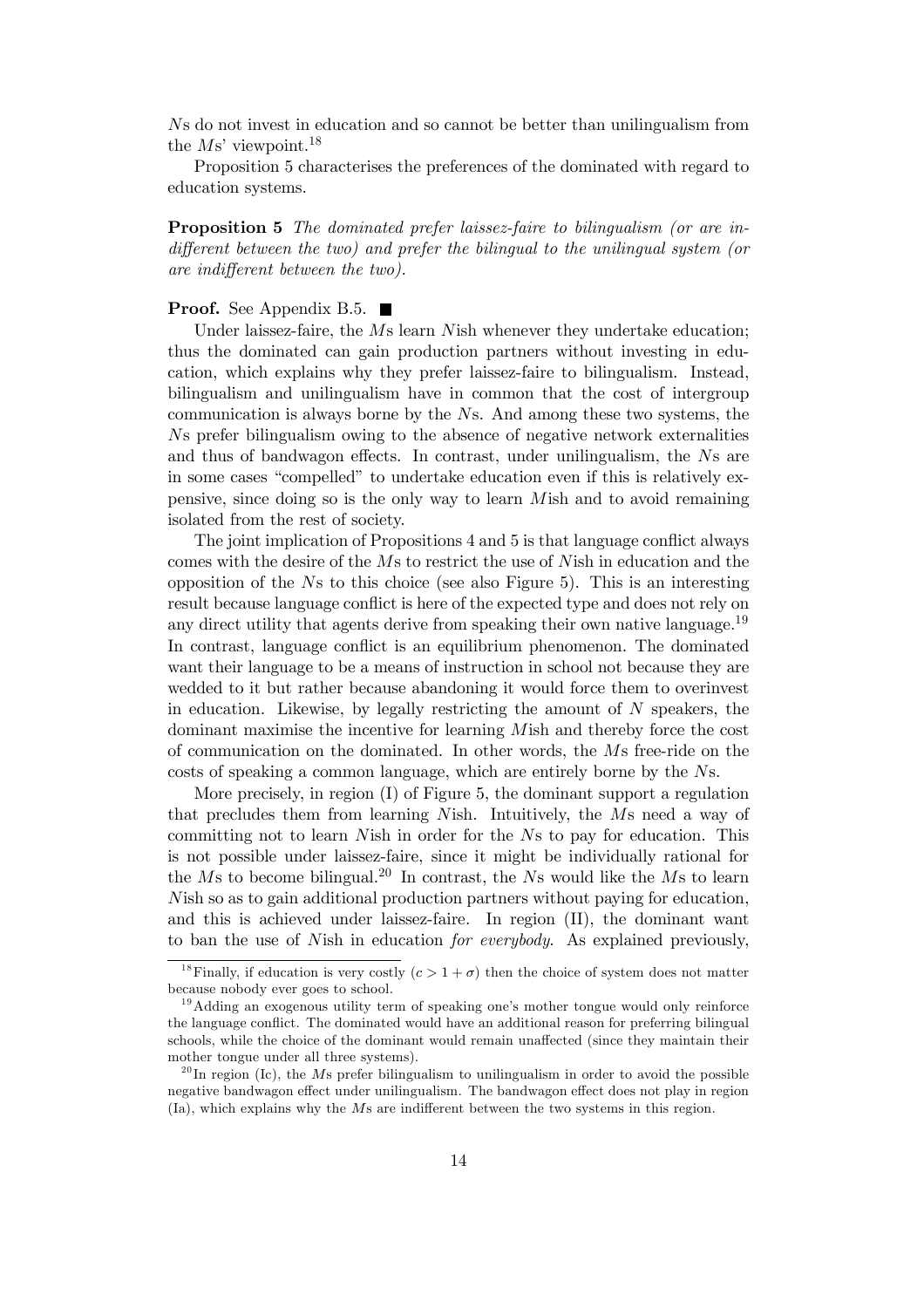unilingualism in this region provides stronger incentives than bilingualism or laissez-faire for the dominated to become educated. Here the Ms prefer the unilingual system—hoping to lock the  $N_s$  into a high-education equilibrium whereas the dominated prefer bilingualism or laissez-faire precisely in order to avoid that situation.



Under a wide range of circumstances, there is no political tension over the choice of education system. When education is relatively cheap  $(c < \sigma)$  both groups either prefer laissez-faire or bilingualism or are indifferent between the three systems. Education is so cheap that it is important for both groups to generate the strongest possible incentive for schooling, thus avoiding potential negative bandwagon effects. For this reason, unilingualism is not chosen in region (III). When education is expensive  $(c > 1 + \sigma)$ , nobody ever becomes educated and so the choice of system does not matter.

Having identified the preferences of the two groups, we are now able to discuss the welfare properties of various political systems with respect to the choice of language of instruction. Recall that the education system is chosen to maximise the expected utility of the dominant (the Ms) regardless of whether they are a majority. Majority rule, which can be interpreted as a democratic system, thus corresponds to a situation where  $p_m > 0.5$ ; minority rule (i.e., autocracy) prevails whenever  $p_m < 0.5$ . Comparing Figures 4 and 5 and using Proposition 3, we have the following result.

Proposition 6 Under majority rule, an optimal decentralised system is always implemented. Under minority rule, the use of the dominated group language is too often restricted.

The dominant achieve maximum communication by maximising the number of Mish speakers. From a welfare viewpoint, cost-efficient communication requires that the minority learn the majority language. The dominant and the majority are the same under majority rule, which explains why majority rule works well. Under minority rule, cost-efficient communication requires that the minority (the Ms) learn Nish; however, the Ms impose systems that restrict access to N unilingual schools or to bilingual schools and that result in the majority becoming educated.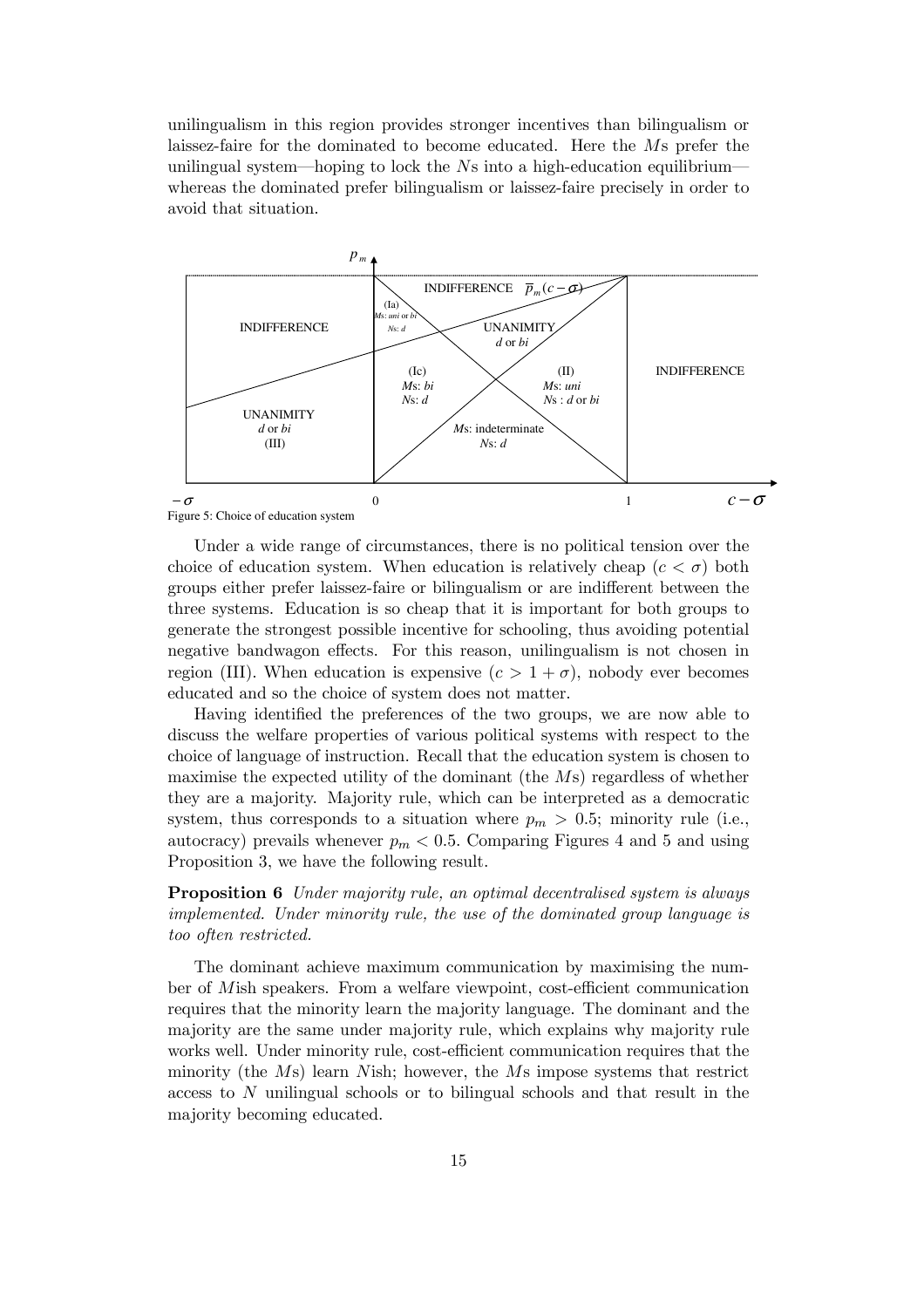## 6 Extensions

In this section, we extend the basic model to consider, in turn: (i) education subsidies; (ii) the possibility for native Lish speakers attending a  $-L$  unilingual school to retain their mother tongue and thus become bilingual; (iii) an open economy with  $f_l$  Lish speakers abroad,  $l = \{m, n\}$ ; (iv) an additional cost  $\kappa$  of attending bilingual schools; and (v) a combination of extensions (iii) and (iv). The expected utilities of attending the different types of school or remaining uneducated in extensions (ii)–(v) are presented in Appendix C; the full analytical details of all the extensions are contained in a Technical Appendix.<sup>21</sup>

#### 6.1 Education subsidies

Failure to internalise communication externalities may lead to inefficient education decisions, as shown in Section 4. However, the inefficiencies can be overcome by an appropriate transfer system as follows.

Proposition 7 There exists an education subsidy, targeted to the minority and financed by a proportional tax on production, that implements the socially optimal schooling level as the unique equilibrium under laissez-faire with decentralised schooling choice. However, the centralised optimum cannot always be implemented through a Pareto-improving policy.

**Proof.** See the Technical Appendix. ■

The question of whether a transfer system can be voluntarily implemented under laissez-faire is related to whether or not it is Pareto-improving. As shown in the proof of Proposition 7, the proposed transfer system is strictly Paretoimproving whenever the source of the inefficiency is undereducation of both groups. In this case, we expect such a transfer system to be implemented under laissez-faire. If, instead, the problem lies in education of the wrong group (the majority), then there exists no combination of education subsidies and transfers (not even targeted lump-sum) that provide a Pareto improvement with respect to all (stable) laissez-faire equilibria. A Pareto improvement would require that the entire cost of the subsidy be borne by the minority. However, this is worse from the minority's viewpoint than an equilibrium in which the majority undertakes education. A Pareto-improving policy would therefore demand that the transfer system be made contingent on the laissez-faire equilibrium. This, in turn, would require an equilibrium refinement that selects among strict equilibria.

#### 6.2 Mother tongue persistence

Imagine that the mother tongue is retained with probability  $\alpha$  after unilingual education in the other language. In this case, every  $N$  attending a unilingual Mish school under unilingualism becomes bilingual with probability  $\alpha$  and thus is subject to the bandwagon effect only with probability  $1 - \alpha^{22}$  The result

<sup>&</sup>lt;sup>21</sup>The Technical Appendix is available upon request and at http://www.ifn.se/thomast.

 $^{22}$ In equilibrium, nobody ever attends a unilingual school in the other language under laissezfaire or bilingualism, which implies that these two systems remain unchanged.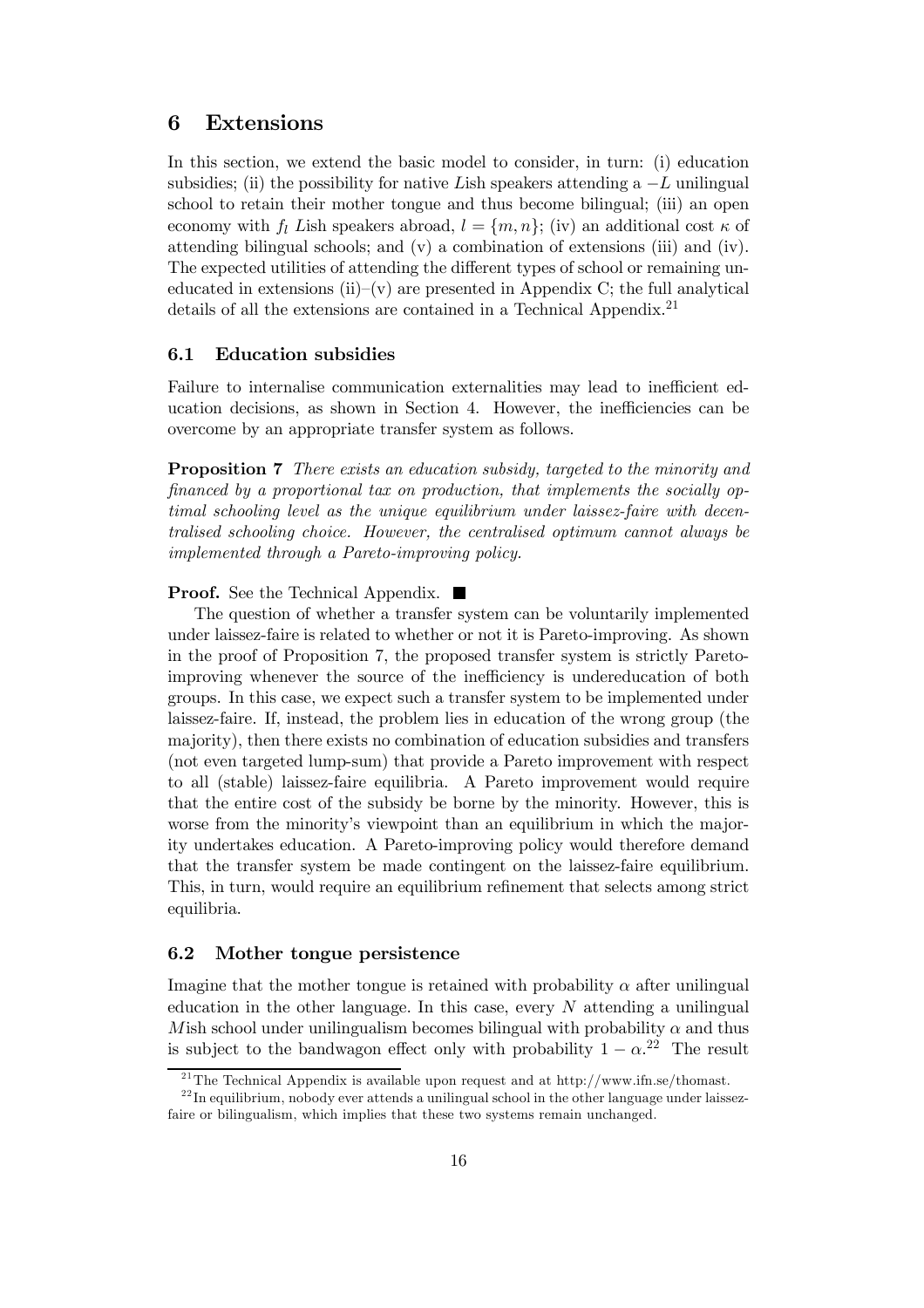is a weaker bandwagon effect under unilingualism, which reduces the ability of this system to generate higher schooling levels than bilingualism or laissez-faire when education is expensive. However, unless persistence is perfect  $(\alpha = 1)$ , the results remain qualitatively unchanged. The bandwagon effect survives, and there always exists an area in which the Ms prefer unilingualism as well as an area in which unilingualism is a decentralised optimal system. Moreover, language conflicts follow the same pattern as in the benchmark case, and majority rule still implements a socially optimal system.

#### 6.3 Cross-border spillovers

Consider an exogenous number  $f_l$  of Lish speakers abroad,  $l = \{m, n\}$ . Because the foreigners never shift language or become bilingual, their presence gives an additional advantage to bilingual schools (and thus to laissez-faire), since any system restricting access to bilingual schools in the home country eliminates production opportunities with foreigners. For instance, under unilingualism or bilingualism, the native Mish speakers can never produce with the  $f_n$  Nishspeaking foreigners. As a result, whenever the distribution abroad is skewed towards Nish, the following proposition holds.

**Proposition 8** If  $f_n \ge \max\{p_m + f_m, (1 + f_m)/(2 + \sigma)\}\$ , both groups always (weakly) prefer laissez-faire to bilingualism and unilingualism.

**Proof.** See the Technical Appendix. ■

The intuition is simple: For  $f_n$  sufficiently large, the Ms choose the only system that allows them to learn Nish and thus reach the large number of Nish speaking foreigners, while the Ns still have no incentive to restrict the use of their own language.

A second new result arises when  $f_n$  is large relative to  $p_n$   $(f_n > p_n/(1+\sigma))$ . In this case, any native Nish speaker retains many production partners abroad  $(f_n)$  even if the other native Nish speakers were to shift language by attending school under unilingualism, which implies that the bandwagon effect becomes irrelevant. Then unilingualism can no longer generate high schooling levels among the Ns and ceases to be of interest to the dominant. The presence of a foreign language group may therefore serve to protect the language of a dominated minority.

In the rest of the cases (i.e., when the distribution abroad is balanced and  $f_n$ is small relative to  $p_n$ ), most of the qualitative results of the baseline model still hold, as in this case opening the economy simply increases its size. In particular, unilingualism and bilingualism are chosen by the Ms in some cases and can also be optimal in the absence of transfers, and the same type of language conflicts are observed. However, majority rule may result in the choice of a suboptimal system.<sup>23</sup>

<sup>&</sup>lt;sup>23</sup>In particular, for  $f_n > f_m$ , the social planner may prefer the Ms rather than the Ns to invest in education (learn the other language) even if  $p_m > 0.5$ . Indeed, the higher educational costs associated with having  $p_m > p_n$  individuals educated may be compensated for by a smaller loss of cross-border production opportunities (i.e.,  $f_m$  times  $p_n$  instead of  $f_n$  times  $p_m$ ). Meanwhile, the Ms still prefer to free-ride on the education of the Ns by choosing unilingualism or bilingualism.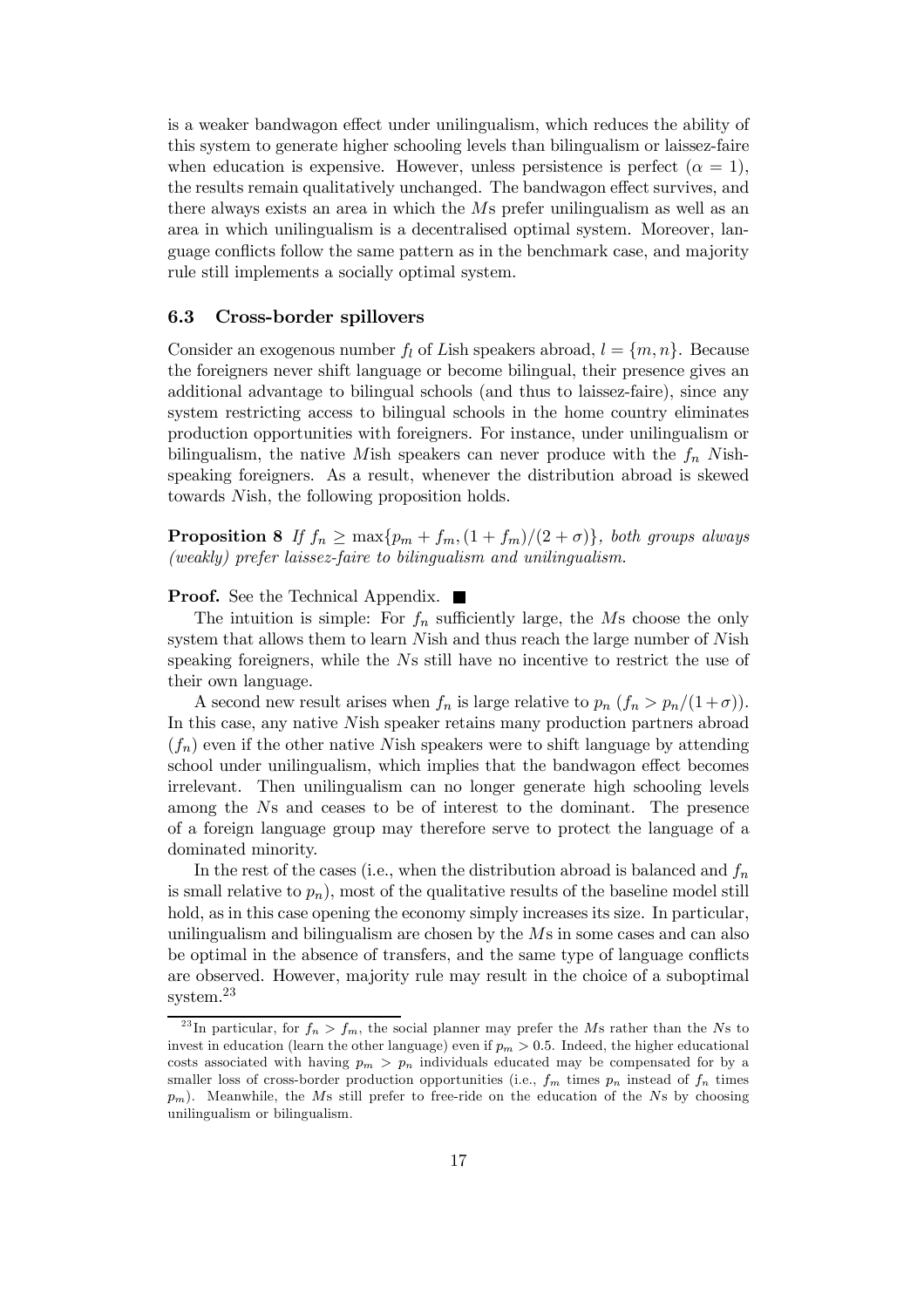#### 6.4 Higher cost of bilingual schools

Whenever bilingual schools are more costly than unilingual schools  $(\kappa > 0)$ , everybody taking education under laissez-faire chooses unilingual schools in stable equilibria. Indeed, since only corner equilibria are stable, any equilibrium with bilingual school attendance would be characterised by full communication. Then each individual who attends a bilingual school could save  $\kappa$  and keep the same production partners by shifting to a unilingual school in the language shared by everybody.

Although the central planner, given  $\kappa > 0$ , never chooses the bilingual system, the Ms may still implement bilingualism because the extra cost of education falls on the Ns. Excessive bilingualism occurs whenever the two groups are roughly equal in size and  $p_m < 0.5$ . Not only is the majority forced to learn the language of the minority in this case, but an additional distortion stems from this taking place in bilingual rather than unilingual schools. However, under majority rule, a suboptimal system is never chosen.

The sensitivity of bilingual school attendance under laissez-faire to the cost differential  $\kappa$  may cast doubt on the robustness of the baseline results. However, bilingual school attendance under laissez-faire is restored in an open economy whenever the differential cost  $\kappa$  of becoming bilingual is compensated for by a larger expansion in the set of production partners abroad. In this case, bilingual education may again be socially optimal, and the qualitative results of the benchmark model still hold. We thus view the closed economy with differential education cost as a case with too large a cost of learning an additional language.

## 7 Historical evidence

#### 7.1 19th-century Belgium

Upon Belgium's independence in 1830, French had a predominant role even though French speakers were a minority.<sup>24</sup> In Flanders, Dutch was partly used as language of instruction in primary schools; however, secondary education was systematically provided in French until 1883, when a law established that some subjects in secondary public schools should be taught in Flemish. The initial predominance of French has been explained by the fact that "[the] bourgeoisie was overwhelmingly French-speaking, even in the Flemish provinces" (McRae 1986, p. 21) and that only 46,000 individuals in a population of about four million were given the right to vote. In our model, this can be interpreted as a dominant minority's choice of unilingualism.

#### 7.2 France

Language policy was an important political issue during the French Revolution (1789—1794), and a series of French unilingual decrees were approved in 1794 by the radical revolutionaries (so-called montagnards; Hagège 1996). Although these decrees did not survive the fall of the montagnards, they became the foundations of French language policy (Weber 1976). In 1794, only about 40%

 $^{24}$ Dutch (Flemish) speakers accounted for 57% of the population in 1846 (McRae 1986).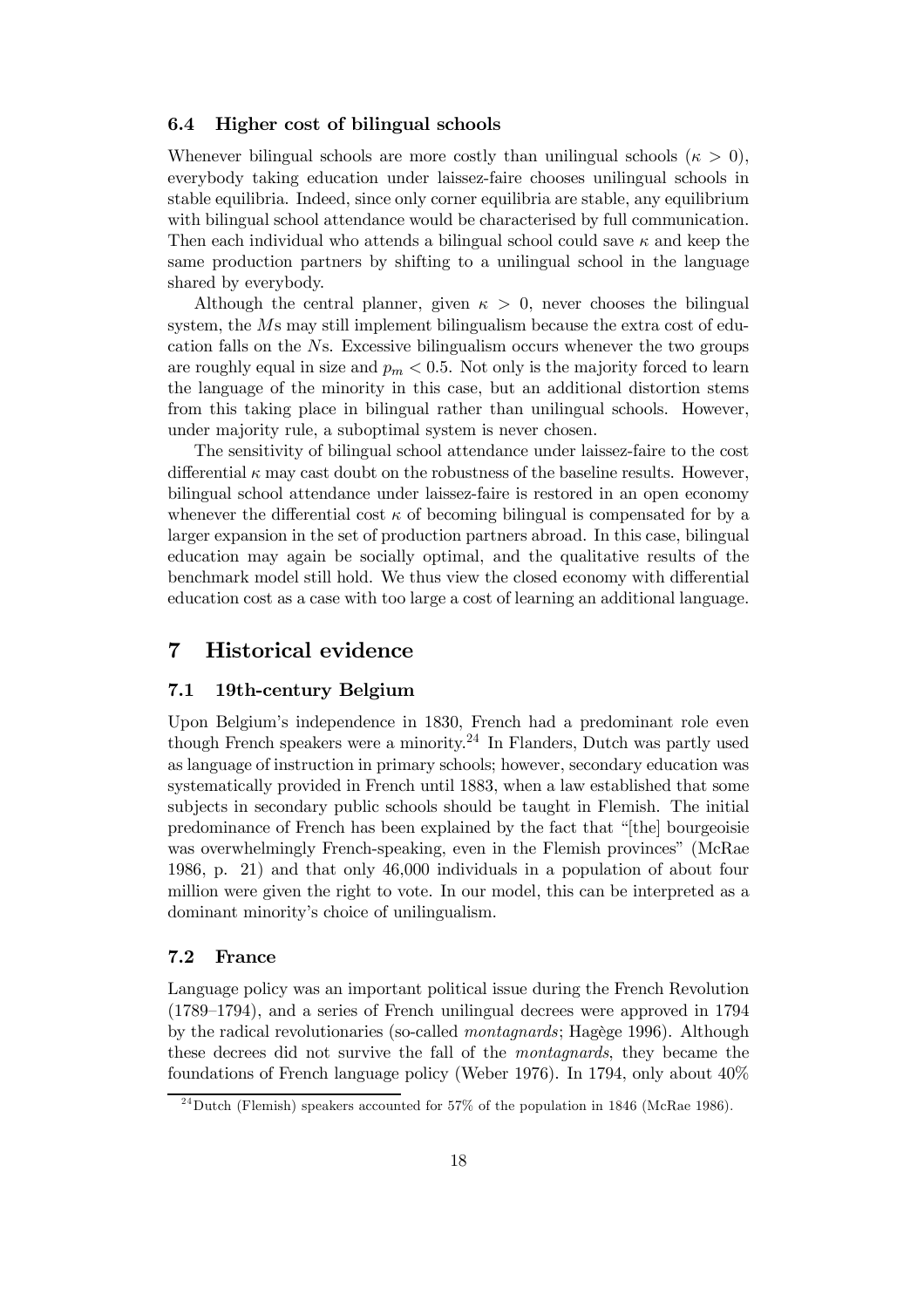| Table 1: Proportion of French unilingual public schools at the <i>département</i> level |  |
|-----------------------------------------------------------------------------------------|--|
| in France $(1863)$                                                                      |  |

| Dependent variable: Proportion of French unilingual public schools |                                      |                         |                        |
|--------------------------------------------------------------------|--------------------------------------|-------------------------|------------------------|
| French speakers in the population                                  | **<br>(.442)                         | 0.805<br>(.679)         | 0.210<br>(.753)        |
| Amount paid for education by a family                              | ***<br>0.318<br>$\left( .108\right)$ | $**$<br>0.291<br>(.117) | **<br>0.267<br>(.117)  |
| Log income per head                                                | 0.960<br>482                         |                         | 12<br>(1.24)           |
| Unilingual French-speaking département (dummy)                     |                                      | ***<br>3.03<br>.584     | ***<br>2.97<br>$-795)$ |

Notes: Figures reported are the coefficients obtained from tobit estimation. Standard errors are in parentheses, and \*, \*\*, and \*\*\* denote significance at  $10\%$ ,  $5\%$ , and  $1\%$  levels, respectively. Data on language are from the Archives Nationales and can be found in Weber (1976). Data on average income levels are from Vapereau (1867) and the remaining data are from Ministère de l'Instruction Publique (1878). All data are for 1863.

of the population were native French speakers (Calvet 2002, p. 218).<sup>25</sup> Among the other language groups, the largest was Occitan and next came Breton and Alsacian.<sup>26</sup>

Our model predicts that minority size may not be the most relevant variable for understanding the choice of education system. Indeed, inspecting Figure 5 reveals that, in the absence of information concerning the net cost  $c-\sigma$  of education, the size  $p_m$  of the dominant group does not determine whether unilingual or bilingual schools are chosen at equilibrium. Using data from Weber (1976) for 1863, we can compute the proportion of public schools using only French in each of the 89 départements as well as the proportion of French speakers in the local population. The data show that there was regional variation in educational systems before the introduction of the 1880—1882 Ferry Laws, which instituted free primary education and legally established French as the only language of instruction in schools (Chervel 1992).

We next regress the proportion of French unilingual schools on a number of département-level variables for the 89 départements. The results are reported in Table 1. Column 1 shows that there is a positive relationship between the proportion of French speakers in the population and the proportion of French unilingual schools. In addition, the proportion of French unilingual schools is positively related to the average direct cost of education for parents in each département. This may indicate that parents were willing to invest more in education if schools were in French–most likely by a social mobility argument, since a knowledge of French was necessary in skilled occupations.

However, this first regression does not take into account that, in the 55 fully French-speaking départements, the possibility of having non—French-speaking schools was not even considered. We control for this by introducing a dummy variable for unilingual French-speaking départements in the regressions of columns

 $^{25}$ This estimate is based on the language report conducted by Grégoire (1794).

<sup>&</sup>lt;sup>26</sup> Additionally, small minorities were speaking Franco-provençal, Basque, Catalan, Corsican, or Flemish. Each département (with the exception of the Basses-Pyrénées) had at most two language groups.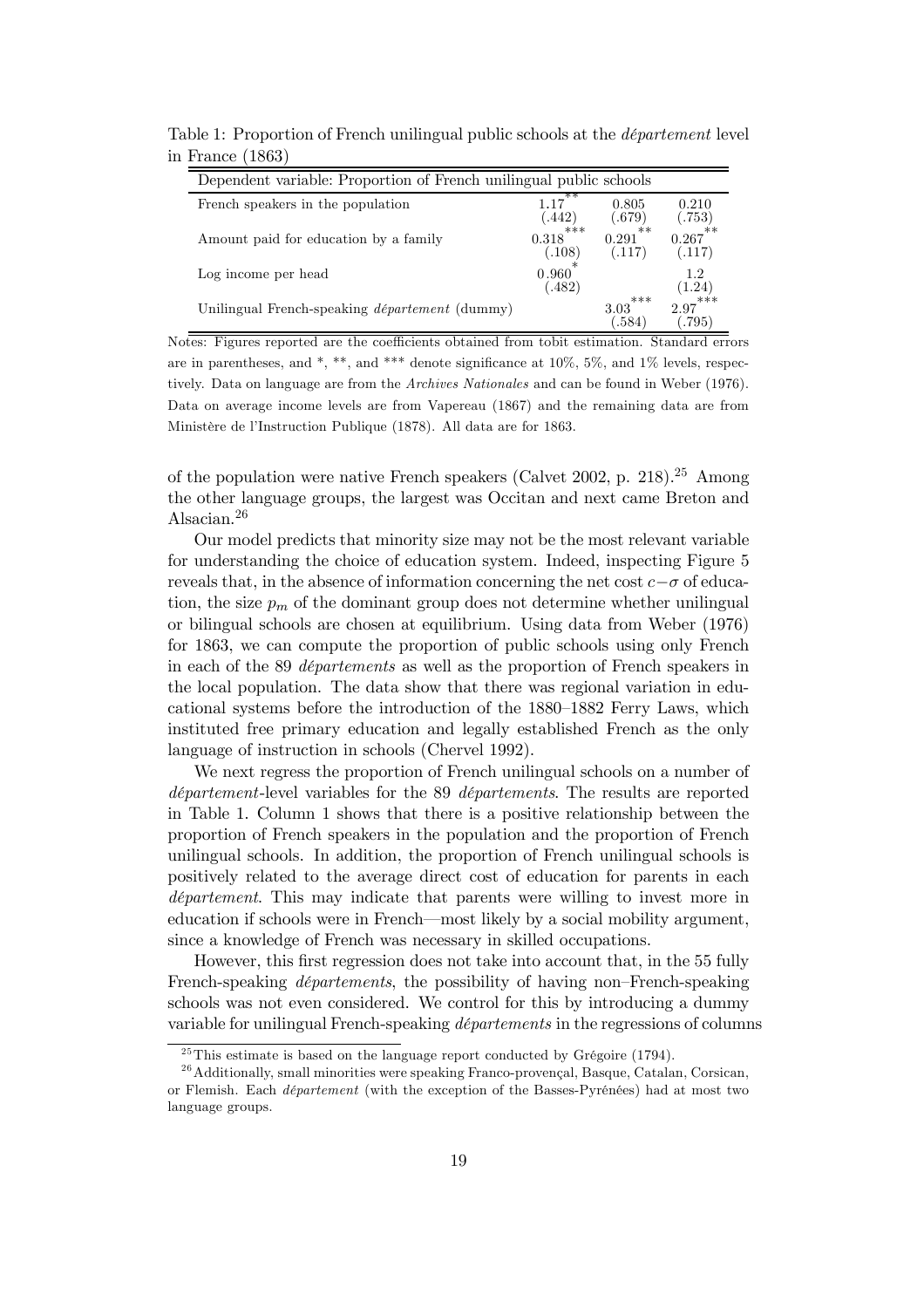2 and 3. The results so obtained show that the relationship between the proportion of French speakers in the population and the proportion of French unilingual schools is no longer significant.

#### 7.3 Finland

The current institutional language framework in Finland was established by the Constitution of 1919 and a series of language laws, the most important of which was approved in 1922. In 1920, Swedish speakers constituted only 11% of the population (McRae 1997); the rest of the population spoke Finnish, except for a tiny Sami group. Nevertheless, the Constitution recognised Finnish and Swedish as national languages on an equal basis. The language clauses of the Constitution were approved by overwhelming majorities that ranged from 88% to 96% (Eduskunta-Riksdag 1920, pp. 1028—30), with support coming from both language groups. The few deputies that opposed the approved system belonged to Finnish-speaking parties and supported a system closer to Finnish unilingualism (see Jackson 1938 and McRae 1997). At the same time, the parties with support from the Swedish speakers never sustained Swedish unilingualism, supporting instead the proposed symmetric bilingual system. For this reason, we argue that the Finnish speakers at that time were (in terms of our model) the dominant group, despite the historical overrepresentation of Swedish speakers among the elite.

The educational system is such that each municipality must provide schooling in the minority language (Swedish or Finnish) once a certain number of parents require it. Given the symmetry of the system, the unanimity for bilingual schools in Finland may be viewed in terms of our model as unanimity for laissez-faire, and it can be explained in an economy with cross-border spillovers in light of Proposition 8. According to this proposition, if the language distribution abroad is skewed towards the language of the dominated (here, the Swedish speakers), then laissez-faire is always unanimously chosen. Taking into account the number of Finnish and Swedish speakers in Finland and Sweden in 1920, we have  $p_m = 0.89$ ,  $p_n = 0.11$ ,  $f_m = 0.0097$  and  $f_n = 1.89$ ; hence the condition in Proposition 8 on the skewness of the language distribution is satisfied even for  $\sigma = 0.27$ 

## 8 Conclusion and further discussion

Although many countries are multilingual or have been historically formed by several language groups, language diversity has not always lead to language conflict between the groups when deciding on the language of instruction in school; nor has it always been the case that both language groups have agreed upon a unilingual or a bilingual system. One way to understand this variety of outcomes is to assume that agents enjoy some utility from speaking their own language and that compromise over language issues through political bargaining is reached only in some cases.

 $^{27}$ In 1920, Finland was inhabited by 341,000 Swedish speakers and 2,764,000 Finnish speakers (McRae 1997, p. 86); Sweden had 5,904,489 inhabitants (Statistiska Centralbyrån 2006), of which 30,247 were Finnish-speakers (Statistiska Centralbyrån 1924, p. 14).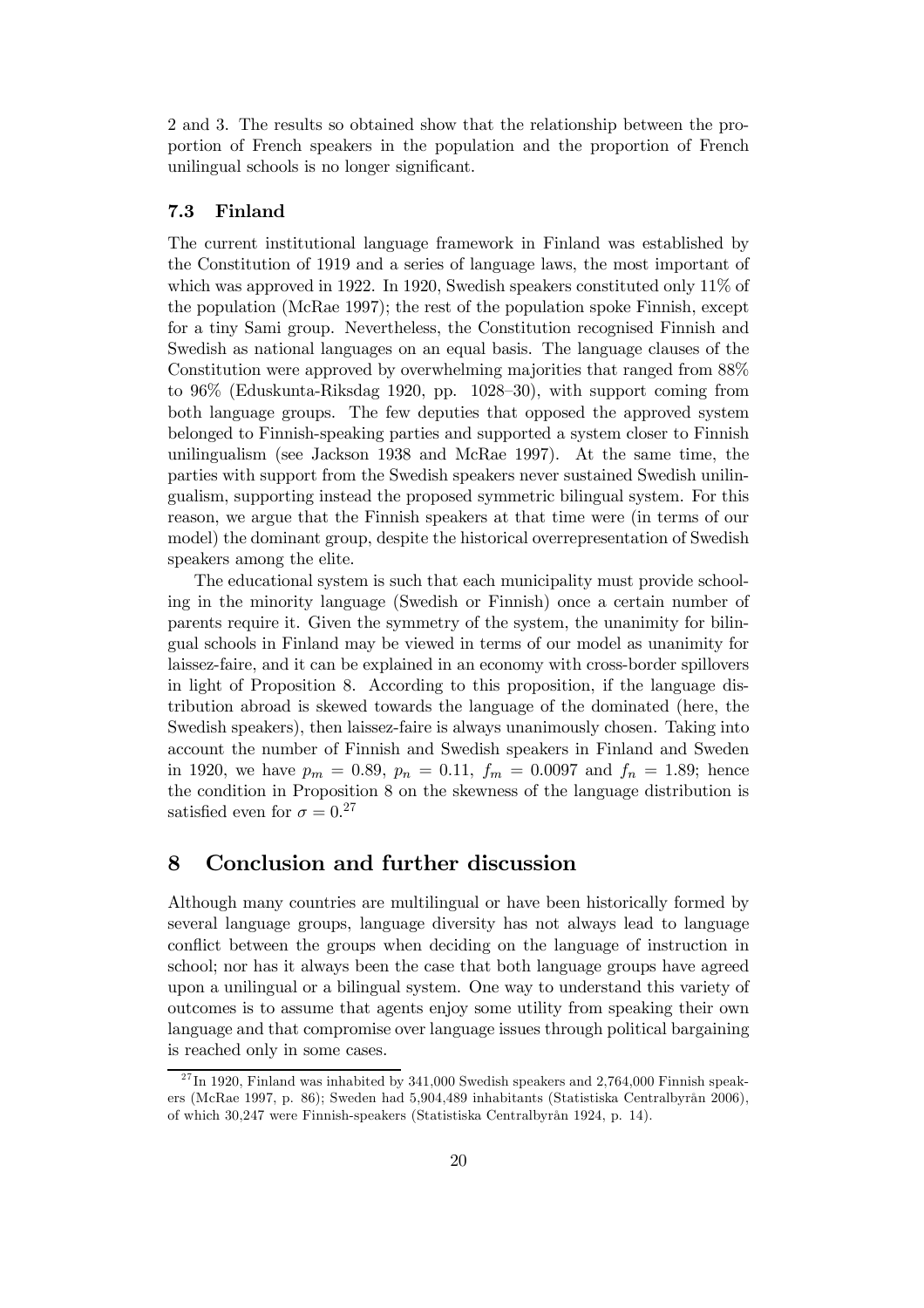In this paper, we take a different stand on the issue and propose a model centered on individual incentives to attend school. We show that these incentives vary across groups depending on the nature of the education system. In particular, education systems restricting the use of the language of the politically dominated group produce stronger incentives for the dominated to attend school. As a result, the dominated either bear a large part of the costs associated with adopting a common language or actively defend the use of their mother tongue in order to avoid paying such costs. In contrast, the dominant may defend such a restriction in order to free-ride on the educational investment of the dominated. Thus language conflict of the expected type is shown to arise endogenously as the result of economic conflict.

Should we expect language conflicts to result in the adoption of a suboptimal language system? According to our model, the answer crucially depends on the nature of political institutions. Specifically, we show that democratic institutions (interpreted as majority rule) choose an optimal education system, whereas autocracies too often restrict the use of the dominated group's language.

Our model delivers a number of empirically grounded results via a parsimonious set of economic and political features, but there are aspects of existing language policies that can be rationalised only by further modeling assumptions. In particular, our model does not address the within-country regional distribution of languages and does not allow for a two-tier political decision process– say at the local and federal level. Some countries admit multiple languages of instruction while restricting access to specific languages on a geographical basis. According to this territoriality principle, the law specifies the linguistic boundaries inside the country and provides each territory with instruments for retaining its legally defined language(s). In Switzerland, the territoriality principle was established by its 1848 Constitution in order to neutralise possible effects of the newly declared freedom of movement about the country on the language composition of cantons (McRae 1983). At the same time, the Constitution instituted the equality of German, French, and Italian together with the cantonal choice of languages. Based on this institutional equilibrium which is still in force today (except for a greater role given to Romansh), some cantons with sizeable language minorities have implemented unilingual education systems. In Belgium, a similar system was instituted by the 1962—63 language laws: currently Dutch is the unique language of instruction in Flanders and the same applies for French in Wallonia, while French and Dutch coexist as languages of instruction in the Brussels capital region.<sup>28</sup> A framework that accounts for such institutional choices should include geographical distance and the cross-regional migration decisions of individuals.

Language choice in education can also lead to conflicts between different political decision levels, as in the case of Canada. In 1977, Bill 101 in Quebec established that "only children whose father or mother received most of their primary education in English in Quebec have access to English schools" (Barbaud 1998, p. 185). However, this was overturned by a new active bilingual

 $2<sup>28</sup>$ There are exceptions in some small specific territories of Flanders and Wallonia, where both French and Dutch are used as languages of instruction up to primary school. In the German-speaking cantons, German and French are the languages of instruction.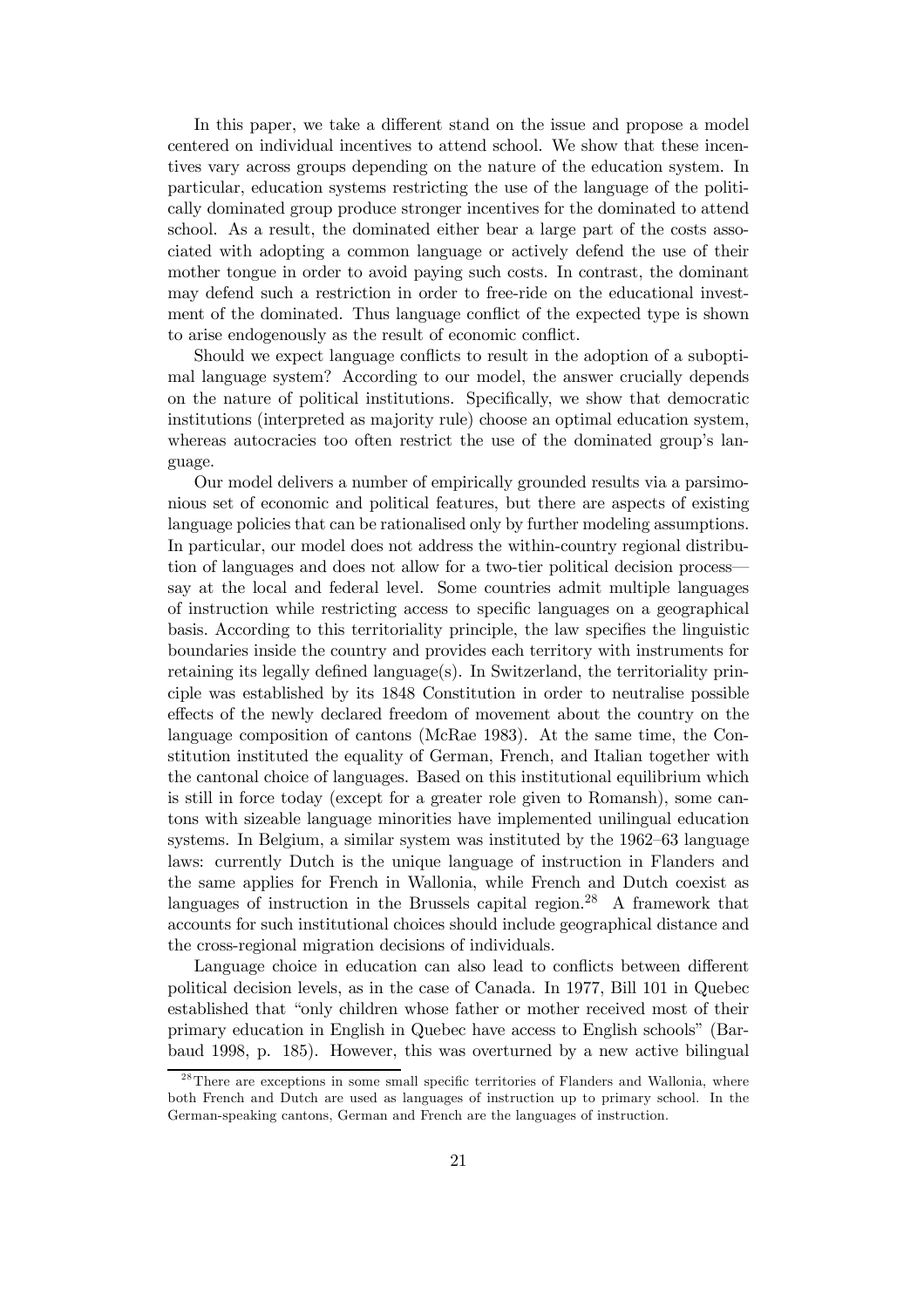policy at the federal level (Canada Constitution Act of 1982) which established that all Canadian citizens whose mother tongue is French or English–or who have received their primary education in Canada in one of these two languages have the right to have all their children educated in that same language (when the number of children so warrants). The potential conflict between federal and regional institutions in the determination of language policies poses an interesting direction for future research.

## Appendix A. Equilibrium education levels under unilingualism

#### A.1. Education levels of the Ns

Define  $\bar{p}_m \equiv (1+c)/(2+\sigma)$ ; then substitute into (7) and rewrite to get  $\triangle U_n^{uni}(\mu_n^{um}) = (2+\sigma)(p_n\mu_n^{um} + p_m - \overline{p}_m).$  Now  $c > 1+\sigma$  implies  $\overline{p}_m > 1$ , so  $\triangle U_n^{uni}(\mu_n^{um})$  < 0 and hence  $\gamma_n^{uni} = 0$  in this case. Next,  $c < 1 + \sigma$ implies  $\bar{p}_m$  < 1 and so education is a strictly dominating strategy for all  $p_m > \bar{p}_m$ ; hence  $\gamma_n^{uni} = 1$  in this case. If  $c < 1 + \sigma$  and  $p_m < \bar{p}_m$ , then  $\triangle U_n^{uni}(1) = (2+\sigma)(1-\bar{p}_m) > 0, \ \triangle U_n^{uni}(0) = (2+\sigma)(p_m-\bar{p}_m) < 0, \text{ and}$  $\triangle U_n^{uni}((\overline{p}_m - p_m)/p_n) = 0$  together imply that all  $\gamma_n^{uni} \in \{0, (\overline{p}_m - p_m)/p_n, 1\}$ are equilibria.

#### A.2. Education levels of the Ms

By (6),  $\Delta U_m^{uni}(\mu_n^{um}) \leq \Delta U_m^{uni}(1) = \sigma - c$  implies that  $\gamma_m^{uni} = 0$  is the unique equilibrium for  $c > \sigma$ . Next,  $\Delta U_m^{uni}(\mu_n^{um}) \geq \Delta U_m^{uni}(0) = p_m \sigma - c$  implies  $\gamma_m^{uni} = 1$  for all  $p_m > c/\sigma$ . For  $c < \sigma$  and  $p_m < c/\sigma$ , the equilibrium education level  $\gamma_m^{uni}$  depends on  $\gamma_n^{uni}$ . First,  $\gamma_n^{uni} = 1$  implies  $\gamma_m^{uni} = 1$  since  $\triangle U_m^{uni}(1) =$  $\sigma-c>0$ . Second,  $\gamma_n^{uni}=0$  implies  $\gamma_m^{uni}=0$  since  $\triangle U_m^{uni}(0)=(p_m-c/\sigma)\sigma<0$ . Finally,  $\Delta U_m^{uni}((\bar{p}_m - p_m)/p_n) = \bar{p}_m \sigma - c = (\sigma - 2c)/(2 + \sigma)$ . Therefore,  $\gamma_n^{uni} = (\bar{p}_m - p_m)/p_n$  implies that  $\gamma_n^{uni} = 1$  for  $c < \sigma/2$  and that  $\gamma_n^{uni} = 0$  for  $c > \sigma/2$ .

## Appendix B. Proofs

Let  $\Gamma^s$  be the set of equilibria under education system s and let  $\gamma^s \in \Gamma^s$  be a specific equilibrium under s. Let  $u_l^s(\gamma^s) = \gamma_l^{mu} U^{mu}(\gamma^s) + \gamma_l^{nu} U^{nu}(\gamma^s) + \gamma_l^b U^b +$  $(1 - \gamma_l^b - \gamma_l^{mu} - \gamma_l^{nu}) \underline{U}_l(\gamma^s)$  be the indirect utility for a native Lish speaker under s given the choice of  $\gamma^s$ . Group L is said to weakly prefer system s to system s' (denoted  $s \succeq_l s'$ ) if at least one of them displays multiple equilibria and if  $\min\{u_l^s(\boldsymbol{\gamma}^s) \mid \boldsymbol{\gamma}^s \in \Gamma^s\} \geq \max\{u_l^{s'}\}$  $\mathbf{g}'(\gamma^{s'}) \mid \gamma^{s'} \in \Gamma^{s'}$ . The preference is strict  $(s \succ_l s')$  if the inequality is strict—no matter how many equilibria the two systems generate. Finally, a native Lish speaker is indifferent between the two systems  $(s \sim_l s')$  if all equilibria generate  $u_l^s(\gamma^s) = u_l^{s'}$  $\int_l^{s'} (\gamma^{s'})$ . Subscript w on the preference ordering denotes the social welfare ordering;  $W(\gamma^s)$  denotes expected welfare, as defined in (8) for equilibrium  $\gamma^s$ . If  $s \in \{d, uni, bi\}$  then expected welfare is denoted  $W^s(\gamma_n^s, \gamma_m^s)$ , with  $(\gamma_n^d, \gamma_m^d) = (\gamma_n^b, \gamma_m^b)$ ,  $(\gamma_n^{uni}, \gamma_m^{uni}) =$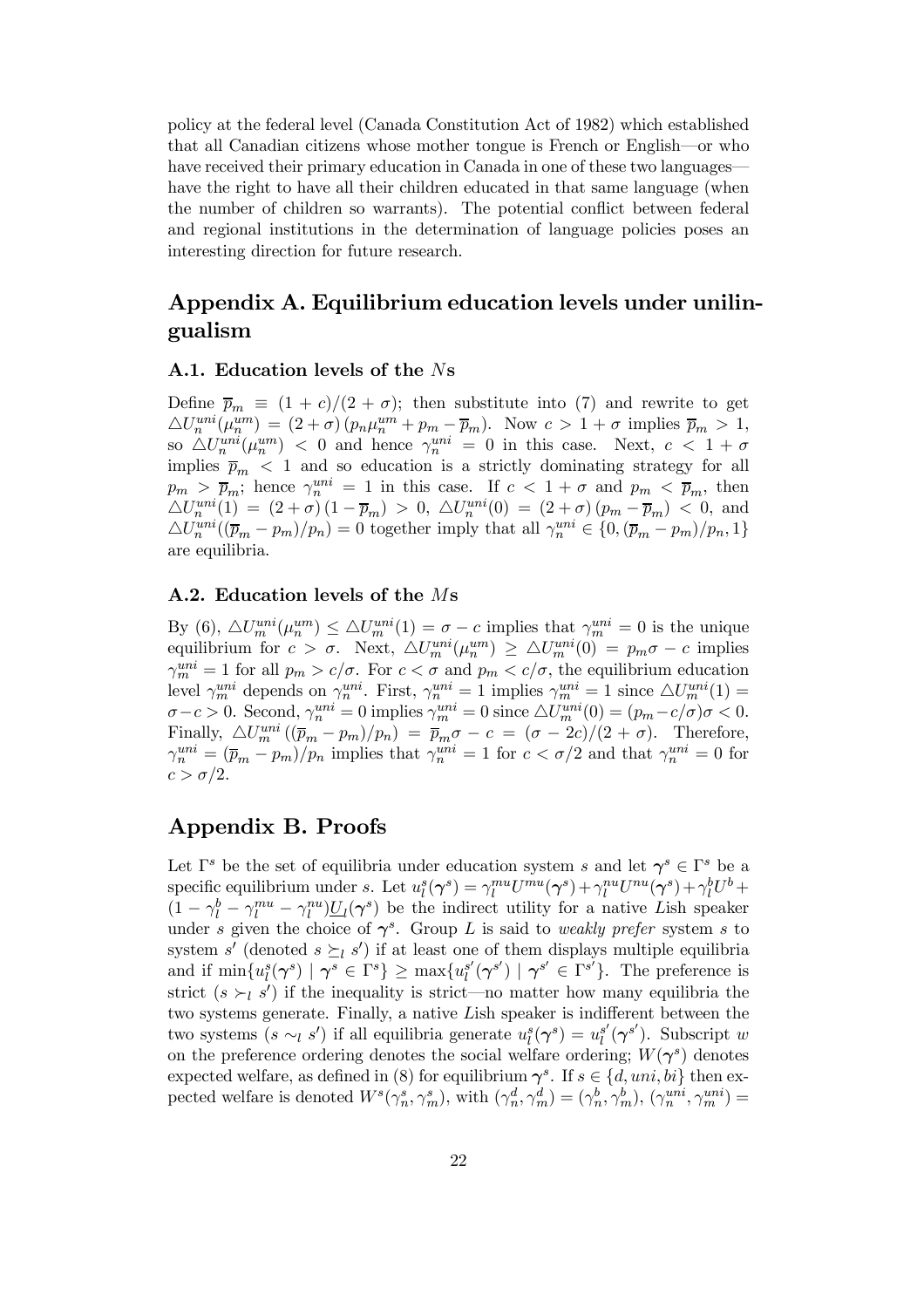$(\gamma_n^{mu}, \gamma_m^{mu})$ , and  $(\gamma_n^{bi}, \gamma_m^{bi}) = (\gamma_n^b, \gamma_m^{mu})$ . In addition, **x** denotes the optimal (centralised) education levels.

#### B.1. Proof of Proposition 1

For any distribution  $\mu$  of education levels, we show that there exists an alternative distribution  $\widetilde{\mu}$  under d such that  $W(\widetilde{\mu}) \geq W(\mu)$ . Pick any  $\mu$  and consider  $\tilde{\mu}$ , where a fraction  $\tilde{\mu}_l = \mu_l = \mu_l^b + \mu_l^{mu} + \mu_l^{nu}$  of the Ls  $(l \in \{m, n\})$  are forced to take education but are free to choose the type of school. Naturally, everybody chooses a bilingual school under d. Hence,  $\tilde{\mu}_l^{mu} = \tilde{\mu}_l^{nu} = 0$  and  $\tilde{\mu}_l^b = \tilde{\mu}_l = \mu_l$  for all  $l \in \{m, n\}$ . The welfare difference is

$$
W(\widetilde{\boldsymbol{\mu}}) - W(\boldsymbol{\mu}) = \sum_{l=m,n} (p_l \mu_l^{lu} + p_{-l} \mu_{-l}^{lu})(U^b - U^{lu}(\boldsymbol{\mu}))
$$
  
+ 
$$
\sum_{l=m,n} p_l (1 - \mu_l)(\underline{U}_l(\widetilde{\boldsymbol{\mu}}) - \underline{U}_l(\boldsymbol{\mu})).
$$

Now  $U^b \geq U^{lu}(\mu)$  and  $\underline{U}_l(\widetilde{\mu}) - \underline{U}_l(\mu) = p_m \mu_m^{-lu} + p_n \mu_n^{-lu} \geq 0$  for  $l \in \{m, n\}$ imply that  $W(\tilde{\mu}) \geq W(\mu)$ . We determine  $\mathbf{x} = (x_n^d, x_m^d)$  by plugging  $\mu_l^{mu} =$  $\mu_l^{nu} = 0$  and  $\mu_l^b = \mu_l^d$  for  $l \in \{m, n\}$  into (8) to derive the laissez-faire welfare  $W^d(\mu_n^d, \mu_m^d) = 1 - 2p_m p_n (1 - \mu_m^d) (1 - \mu_n^d) + (\sigma - c) (p_m \mu_m^d + p_n \mu_n^d)$ . Then  $W^{d}(1,1)-W^{d}(\mu_n^d, \mu_m^d)=2p_m p_n(1-\mu_m^d)(1-\mu_n^d)+(\sigma-c)\left(p_m(1-\mu_m^d)+p_n(1-\mu_n^d)\right)$ implies that  $\mathbf{x} = (1,1)$  for all  $c \leq \sigma$ . Similarly,  $W^{d}(1,0) - W^{d}(\mu_n^d, \mu_m^d) =$  $\mu_m^d(c - \sigma)(2p_m - 1 + p_n\mu_n^d) + p_n(2p_m + \sigma - c)(1 - \mu_m^d)(1 - \mu_n^d)$  implies that  $\mathbf{x} = (1,0)$  for all  $c - \sigma \in (0, 2p_m)$  and  $p_m > 0.5$ . The proof that  $\mathbf{x} = (0,1)$  if  $c - \sigma \in (0, 2p_n)$  and  $p_n > 0.5$  is analogous. Finally,  $W^d(0,0) - W^d(\mu_n^d, \mu_m^d) =$  $p_m \mu_m^d(c - \sigma - 2p_n) + p_n \mu_n^d(c - \sigma - 2p_m) + 2p_m p_n \mu_m^d \mu_n^d$  implies that  $\mathbf{x} = (0, 0)$ for all  $c - \sigma > 2 \max\{p_m, p_n\}.$ 

#### B.2. Proof of Proposition 2

The equilibrium education levels  $\gamma^s \in \Gamma^s$  for  $s \in \{d, uni, bi\}$  are taken from Section 3 and x from the preceding proof.

(i) For  $c < \sigma$ , d and bi both uniquely implement maximal communication and education; so does uni, provided also that  $p_m > \bar{p}_m \equiv (1+c)/(2+\sigma)$ . Hence,  $W^d = W^{bi} = W^{uni} = W^d(\mathbf{x})$  in this case. If  $p_m < \overline{p}_m$  then uni also generates undereducation equilibria and so ceases to be optimal.

(ii) For  $c > 1+\sigma$ , no system generates positive education and so all systems are equivalent.

(iiia) Let  $\sigma < c < 1 + \sigma$  and  $p_m > 0.5$ . If  $p_m > \bar{p}_m$  and  $p_n < c - \sigma$ also hold, then all three systems uniquely implement maximal communication through maximal (no) education of the minority (majority) in the majority language—that is, all systems attain  $W^d(\mathbf{x})$ . If instead  $p_m > \overline{p}_m$  but  $p_n > c - \sigma$ (region Ia), then d may educate the wrong group and thus is no longer optimal. For  $p_n < c - \sigma$  and  $p_m \in (c - \sigma, \overline{p}_m)$ , uni may lead to undereducation and hence is no longer optimal. Fourth, if  $p_m \in (1/2, \overline{p}_m)$  and  $p_n > c - \sigma$  (region Ib), then of all the three systems only bi uniquely attains  $W^d(\mathbf{x})$ . Finally, if  $p_m \in (1/2, c - \sigma)$  (a subset of region II), then we have  $\Gamma^{bi} = \Gamma^d = (0, 0)$ and  $\Gamma^{uni} = \{(1,0), ((\bar{p}_m - p_m)/p_n, 0), (0, 0)\}.$  Given that  $W^{uni}(1, 0) = W^d(\mathbf{x}),$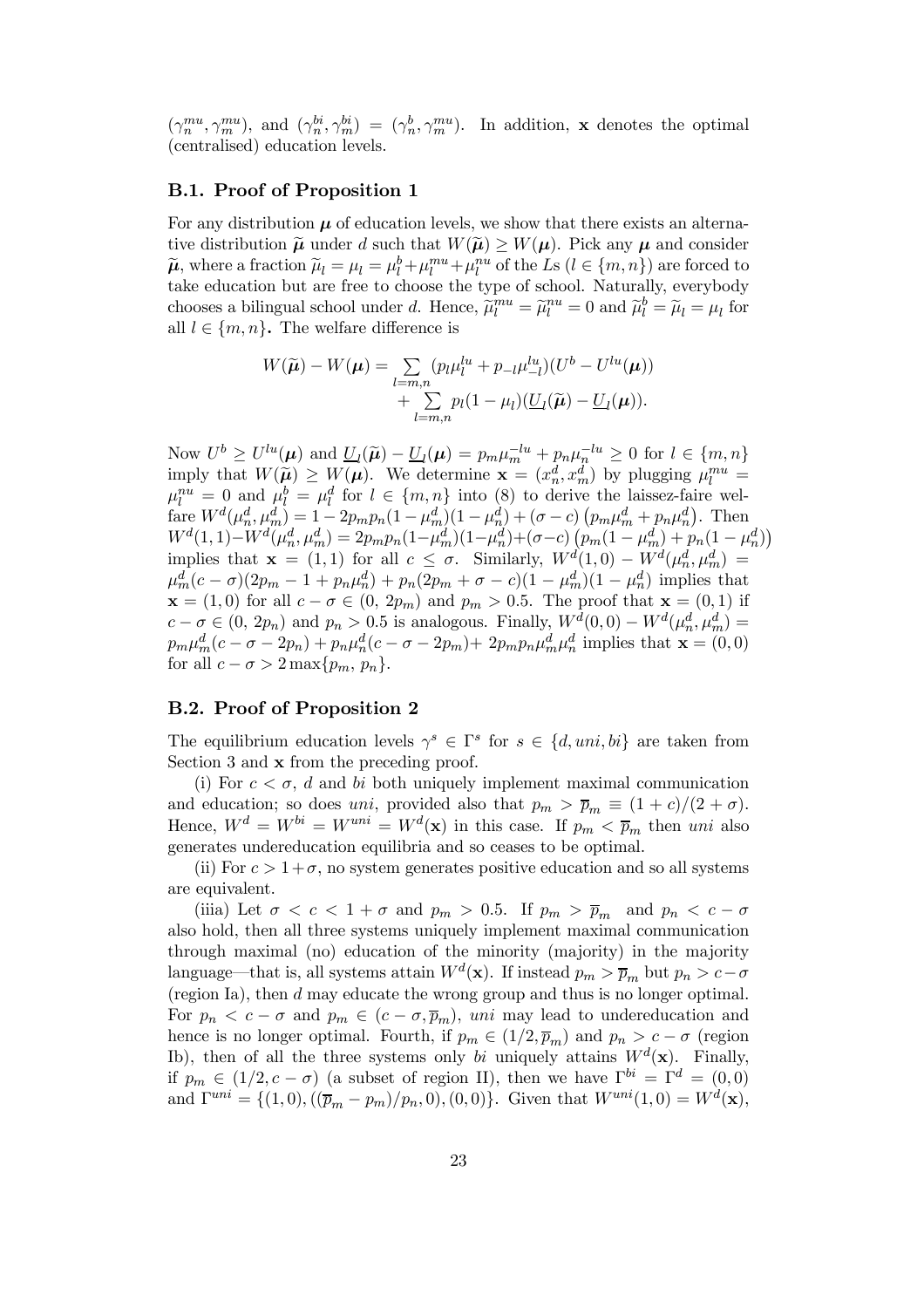$W^{uni}((\bar{p}_m-p_m)/p_n, 0) - W^{uni}(0, 0) = (p_m-p_n)(\bar{p}_m-p_m) > 0$ , and  $W^{uni}(0, 0) =$  $W^{bi}(0,0) = W^{d}(0,0)$ , it follows that uni  $\succeq_w bi \sim_w d$ .

(iiib) If  $\sigma < c < 1 + \sigma$  and  $p_m < 0.5$ , then d is the only system of the three that can possibly implement **x** as an equilibrium; this happens for  $p_n > c - \sigma$ . Moreover, if  $p_m < c - \sigma$  then d uniquely implements x, but if  $p_m > c - \sigma$ then d generates multiple equilibria. Restricting attention to stable equilibria, we can still rank the three systems.  $W<sup>d</sup>(1,0) = W<sup>uni</sup>(1,0) = W<sup>bi</sup>(1,0)$  and  $W<sup>s</sup>(1,0) - W<sup>s</sup>(0,0) = p<sub>n</sub>(2p<sub>m</sub> + \sigma - c) > 0$  for  $s = uni, bi$  implies  $d \succeq_w uni$ and  $d \succeq_w bi$ . Next,  $\Gamma^{bi} = \Gamma^d = \{0, 0\}$  if  $p_n < c - \sigma$ . Given that  $W^{bi}(0, 0) >$  $W^{uni}(1,0)$  if and only if  $p_m < (c - \sigma)/2$ , it follows that  $d \sim_w bi \succeq_w uni$  for  $p_m < (c-\sigma)/2$  and that  $uni \succeq_w bi \sim_w d$  for  $p_m > (c-\sigma)/2$  if we are considering stable equilibria only (we are then back to region II).

#### B.3. Proof of Proposition 3

The preceding proof shows that the systems depicted in Figure 4 all attain  $W^d(\mathbf{x})$  through a unique equilibrium whenever  $p_m > 0.5$  and  $c < 1 + \sigma$ , except for  $p_m \in (1/2, c - \sigma)$ . As a result, they cannot be outperformed by any other system. For  $p_m \in (1/2, c - \sigma)$  we have  $W^{uni}(1, 0) = W^d(\mathbf{x})$ , implying that any system that outperforms uni must uniquely implement  $W^d(\mathbf{x})$ . However, as long as  $p_m < c - \sigma$ , any system will necessarily have  $\widetilde{\gamma}_n = \widetilde{\gamma}_n^b + \widetilde{\gamma}_n^{mu} + \widetilde{\gamma}_n^{nu} = 0$ as part of a stable equilibrium. Indeed,  $\Delta U_n^{lu}(\tilde{\gamma}) \leq \Delta U_n^{b}(\tilde{\gamma})$  always holds (for  $l = m, n$ ) and  $\triangle U_n^b(\tilde{\gamma}) = \sigma + p_m - c - p_m(\tilde{\gamma}_m^b + \tilde{\gamma}_m^{nu}) < 0$  for  $p_m < c - \sigma$ and  $\tilde{\gamma}_n = 0$ . Therefore, *uni* is a decentralised optimum in this case. Finally, no system generates positive education for  $c > 1 + \sigma$ ; hence, in this case, all systems are equivalent in welfare.

#### B.4. Proof of Proposition 4

Compare an equilibrium  $\gamma^s$  under system  $s \in \{d, uni, bi\}$  such that  $\gamma_n^{mu} + \gamma_n^b = 1$ to an arbitrary equilibrium  $\tilde{\gamma}$  under system s', where  $\gamma_l^s$  and  $\tilde{\gamma}_l$  denote the aggregate education of group  $L$  in each of the equilibria. Observe first that  $U_m^{mu}(\gamma^s) = U^b = 1 + \sigma - c$  and that  $\underline{U}_m(\gamma^s) = 1$ . Some algebraic manipulations  $\text{yield } u_m^s(\boldsymbol{\gamma}^s) - u_m^{s'}(\widetilde{\boldsymbol{\gamma}}) = (\gamma_m^s - \widetilde{\gamma}_m) \widetilde{\triangle U_m^s(1)} + \widetilde{\gamma}_m^{nu}(p_m(1 - \widetilde{\gamma}_m^b - \widetilde{\gamma}_m^{nu}) + p_n \widetilde{\gamma}_n^{mu})$  $(1 + \sigma) + (\tilde{\gamma}_m^{nu}(1 + \sigma) + 1 - \tilde{\gamma}_m)(p_m \tilde{\gamma}_m^{nu} + p_n(1 - \tilde{\gamma}_n^b - \tilde{\gamma}_n^{mu}))$ , which is non negative because  $\gamma_m^s < \widetilde{\gamma}_m \leq 1$  implies  $\triangle U_m^s(1) \leq 0$  and  $\gamma_m^s > \gamma_m \geq 0$  implies  $\triangle U_m^s(1) \geq 0$ . Hence  $\gamma^s$  is the upper bound to M's equilibrium utility.

Part (i): For  $c < \sigma$ ,  $\gamma_n^b = 1$  is reached as a unique equilibrium both under bi and under d; consequently, the two systems are equivalent. For  $c > 1 + \sigma$ , all systems are characterised by zero education and thus are equivalent.

Part (ii),  $\sigma < c < 1 + \sigma$ : For  $p_m > c - \sigma$ ,  $\gamma_n^b = 1$  is reached as a unique equilibrium under bi. For  $p_m < c - \sigma$ ,  $\gamma_n^{mu} = 1$  and zero education in both groups are the two stable unilingual equilibria. In order for a competing system to outperform  $uni$ , it must have  $\widetilde{\gamma}_n^{mu} + \widetilde{\gamma}_n^b = 1$  in every equilibrium for  $p_m < c - \sigma$ . However, any education system necessarily has  $\tilde{\gamma}_n = 0$  as a (stable) equilibrium in this interval (see the preceding proof).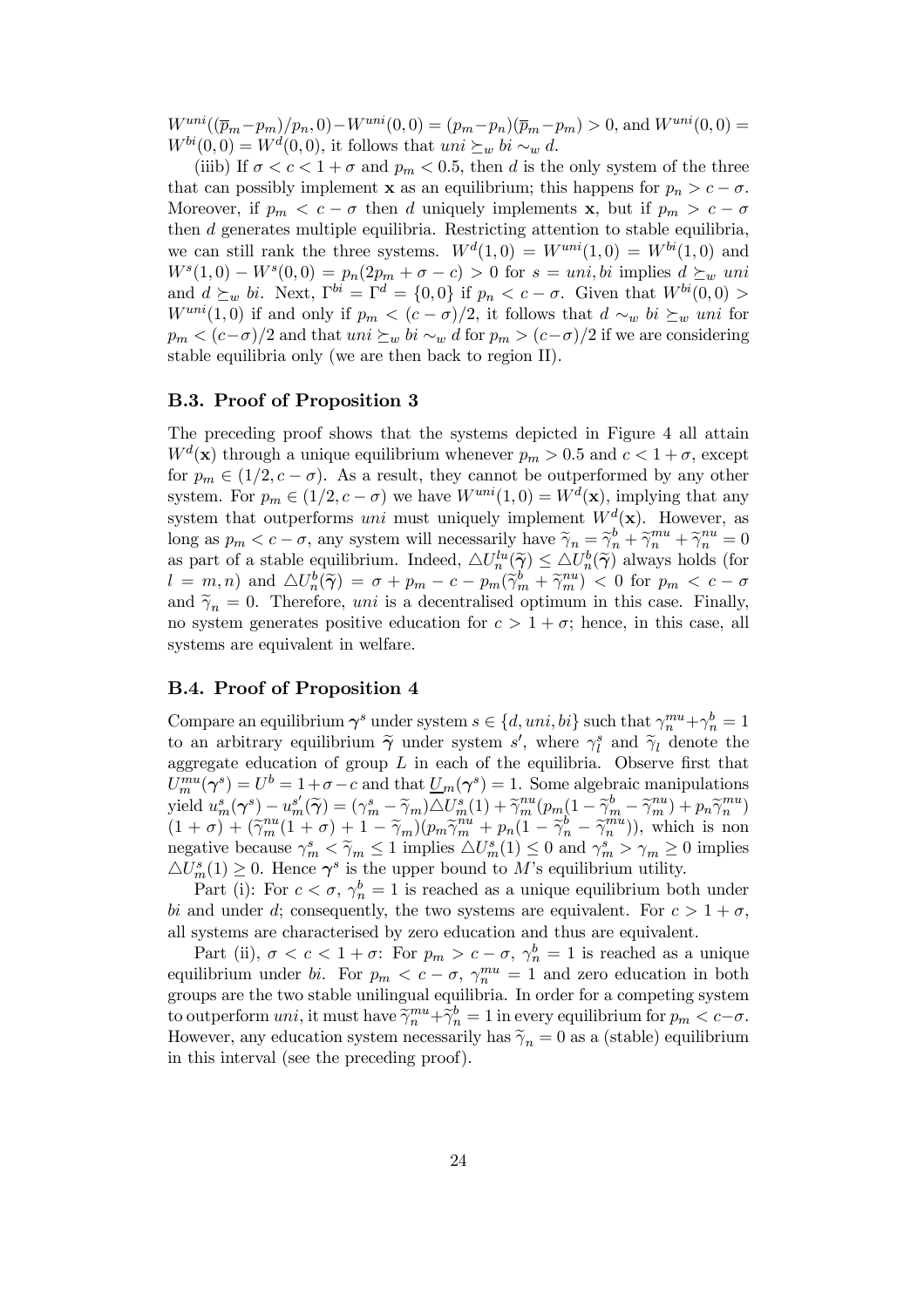#### B.5. Proof of Proposition 5

Consider the arbitrary equilibria  $\gamma^d$ ,  $\gamma^{uni}$ , and  $\gamma^{bi}$ . Manipulating terms yields  $u_n^d(\boldsymbol{\gamma}^d) - u_n^{bi}(\boldsymbol{\gamma}^{bi}) = (\gamma_n^d - \gamma_n^{bi})\triangle U_n^d(\gamma_m^d) + p_m\gamma_m^d(1-\gamma_n^{bi}) \geq 0$  and  $u_n^{bi}(\boldsymbol{\gamma}^{bi})$  $u_n^{uni}(\gamma^{uni}) = (\gamma_n^{bi} - \gamma_n^{uni}) \triangle U_n^{bi}(\gamma^{bi}) + p_n \gamma_n^{uni} (1 - \gamma_n^{uni}) (2 + \sigma) \ge 0$ , which imply that  $u_n^d(\gamma^d) \ge u_n^{bi}(\gamma^{bi}) \ge u_n^{uni}(\gamma^{uni})$  for all  $\gamma^d, \gamma^{uni}$ , and  $\gamma^{bi}$ .

## Appendix C. Extensions

For a native Lish speaker, the expected utility from attending a bilingual school, a unilingual Lish school, and a unilingual school in the other language  $(-L)$ are given as follows:

$$
U^b = -c - \kappa + (1 + f_m + f_n)(1 + \sigma);
$$
  
\n
$$
U_l^{lu}(\mu) = -c + [p_l(1 - (1 - \alpha)\mu_l^{-lu}) + p_{-l}(\mu_{-l}^b + \mu_{-l}^{lu}) + f_l](1 + \sigma);
$$
  
\n
$$
U_l^{-lu}(\mu) = -c + \alpha(1 + f_m + f_n)(1 + \sigma)
$$
  
\n
$$
+ (1 - \alpha)[p_l(\mu_l^b + \mu_l^{-lu}) + p_{-l}(1 - (1 - \alpha)\mu_{-l}^{lu}) + f_{-l}](1 + \sigma).
$$

For this individual, the utility of not taking education is

$$
\underline{U}_l(\mu) = p_l(1 - (1 - \alpha)\mu_l^{-lu}) + p_{-l}(\mu_{-l}^b + \mu_{-l}^{lu}) + f_l.
$$

### References

Barbaud, Philippe (1998). "French in Quebec." In Language in Canada, edited by John Edwards. Cambridge University Press.

Bourguignon, François, Francisco Ferreira, and Philippe Leite (2003). "Conditional Cash Transfers, Schooling, and Child Labor: Micro-Simulating Bolsa Escola." The World Bank Economic Review, 17, 229-254.

Calvet, Louis-Jean (2002). Linguistique et colonialisme. Editions Payot et Rivages.

Card, David (1999). "The Causal Effect of Education on Earnings." In The Handbook of Labor Economics, vol 3A, edited by Orley Ashenfelter and David Card. North Holland.

Chervel, André (1992). L'enseignement du français à l'école primaire. Textes officiels, Tome 1, 1791-1879. Economica.

Chiswick, Barry R., and Paul W. Miller (1995). "The Endogeneity between Language and Earnings: International Analyses." Journal of Labor Economics, 13, 246-88.

Church, Jeffrey, and Ian King (1993). "Bilingualism and network externalities." Canadian Journal of Economics-Revue canadienne d'Economique, 25, 337-345.

Eduskunta-Riksdag (1920). Valtiopäivät 1919. Pöytäkirhat I. Istunnot 1 53. Helsinki.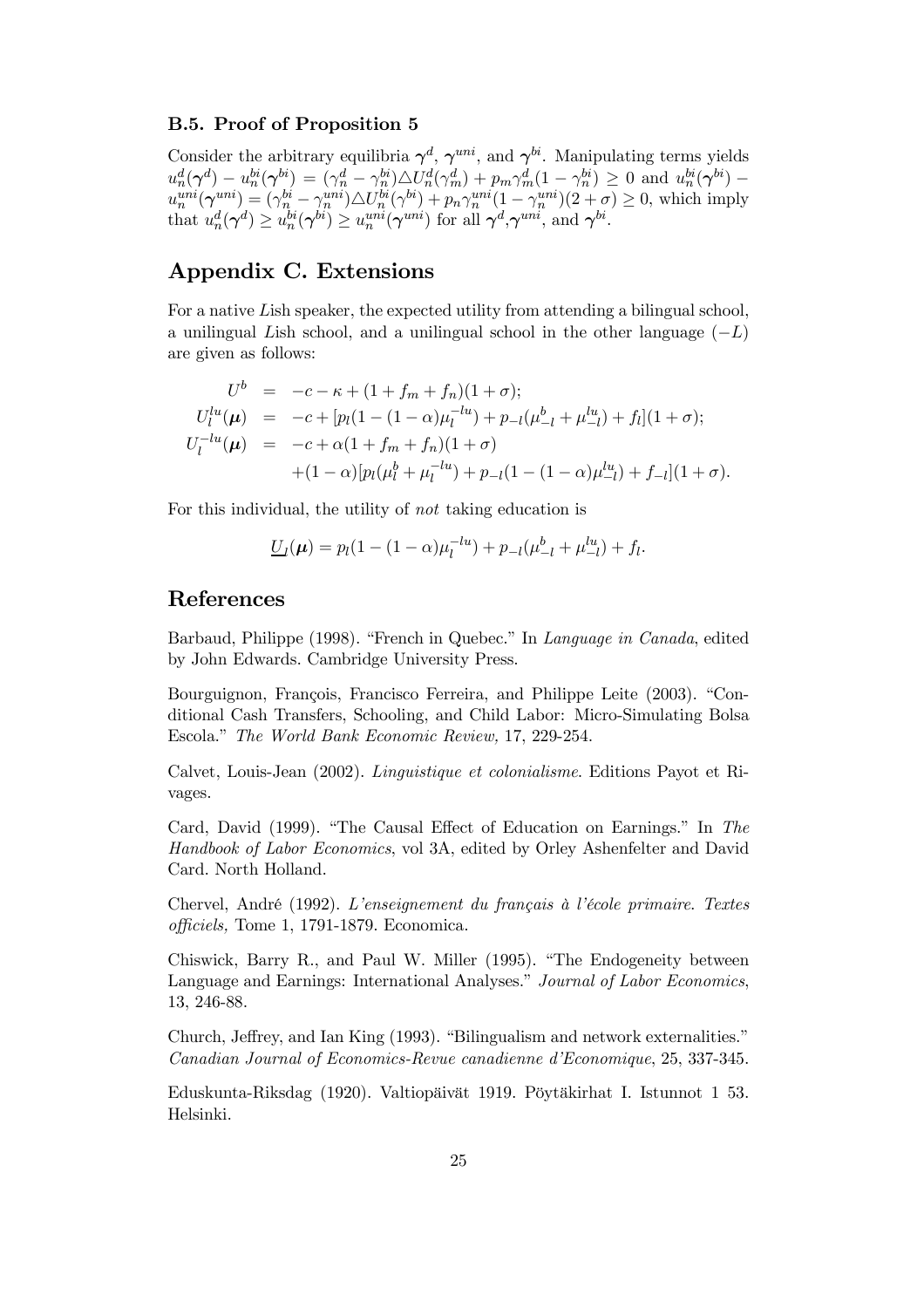Encyclopaedia Britannica (2003). Britannica Book of the Year 2002.

Farrell, Joe, and Paul Klemperer (2007). "Coordination and Lock-In: Competition with Switching Costs and Network Effects." In Handbook of Industrial Organization, Vol 3, edited by Mark Armstrong and Robert Porter. North-Holland.

Fishman, Joshua (1977). "The Spread of English as a New Perspective for the Study of Language Maintenance and Language Shift." In The spread of English: the Sociology of English as an Additional Language, edited by Joshua Fishman, Robert Cooper and Andrew Conrad. Rowley, Mass.: Newbury House.

Ginsburgh, Victor, Ignacio Ortuño-Ortín, and Shlomo Weber (2005). "Disenfranchisement In Linguistically Diverse Societies: The Case of The European Union." Journal of the European Economic Association, 3, 946-965.

Grégoire, Henri (1794). "Sur la nécessité et les moyens d'annéantir les patois et d'universaliser l'usage de la langue française." In Une politique de la langue. La Révolution Française et les patois: l'enquête Grégoire, edited by Michel de Certeau, Dominique Julia and Jacques Revel. Folio, Gallimard. 1975.

Hagège, Claude (1996). Le Français, histoire d'un combat. Le livre de poche.

Jackson, John H. (1938). Finland, George Allen and Unwin Ltd.

John, Andrew, and Kei-Mu Yi (2001). "Language and Location." Mimeo. IN-SEAD, Paris.

Laitin, David D. (1994). "The Tower of Babel as a Coordination Game: Political Linguistics in Ghana." American Political Science Review, 88, 622-634.

Lang, Kevin (1986). "A Language Theory of Discrimination." Quarterly Journal of Economics, 101, 363-382.

Lazear, Edward P. (1999). "Culture and Language." Journal of Political Economy, 107, 95-126.

McRae, Kenneth D. (1983). Conflict and Compromise in Multilingual Societies. Vol. 1, Switzerland. Wilfried Laurier University Press.

McRae, Kenneth D. (1986). Conflict and Compromise in Multilingual Societies. Vol. 2, Belgium. Wilfried Laurier University Press.

McRae, Kenneth D. (1997). Conflict and Compromise in Multilingual Societies. Vol. 3, Finland. Wilfrid Laurier University Press.

Mélitz, Jacques (2002). "Language and Foreign Trade." CEPR Working Papers No. 3590 (October). London.

Ministère de l'Instruction Publique (1878). Statistique de l'enseignement primaire. Tome second, Statistique comparée de l'enseignement primaire, 1829- 1877. Paris: Imprimerie Nationale.